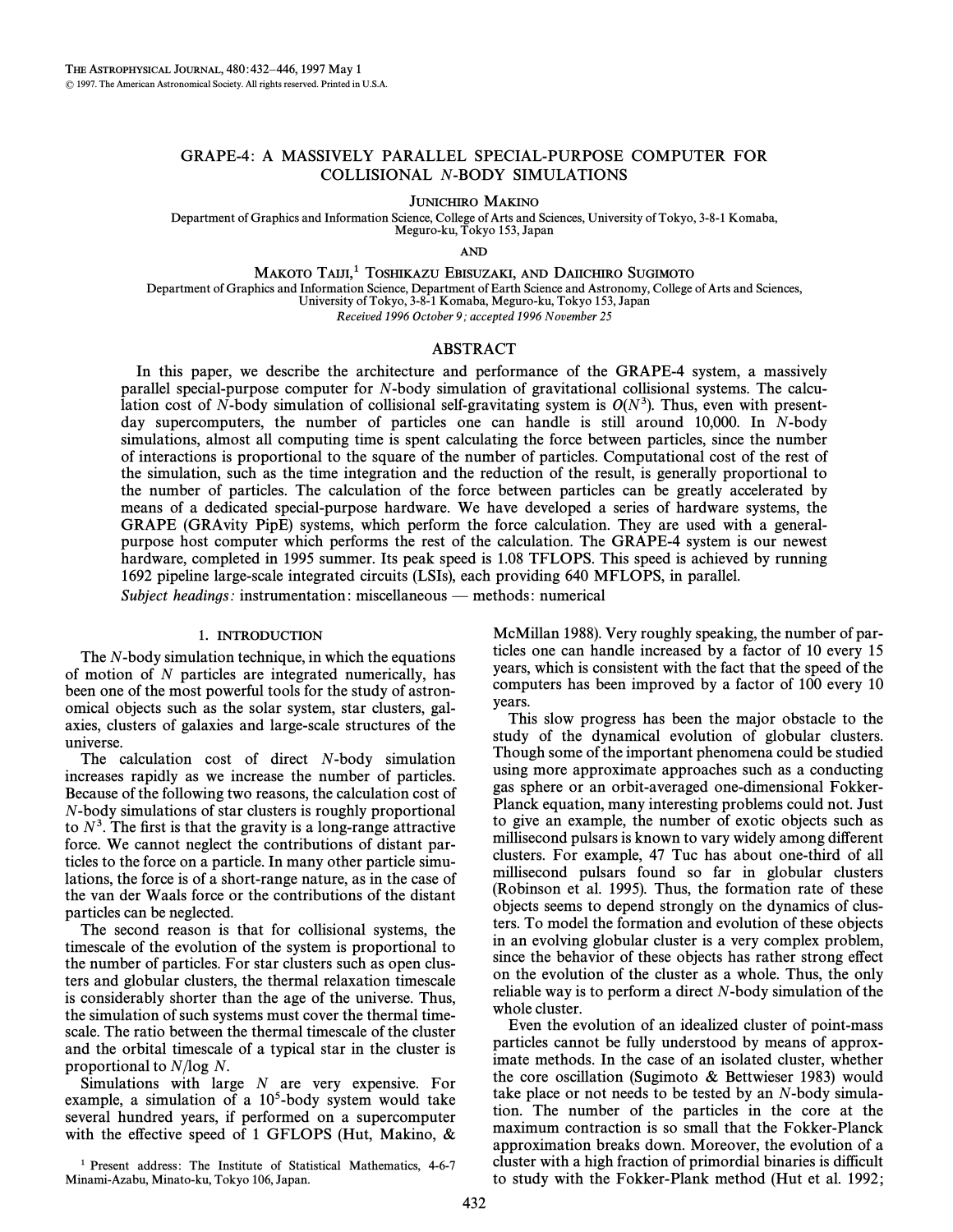McMillan, Hut,  $\&$  Makino 1990). If we take into account the tidal field of the parent galaxy, a recent argument by Weinberg suggests that the effect of the nonspherical, timedependent tidal field is much more important than had been believed (Weinberg 1994a, 1994b, 1994c). All these can be easily studied if an  $N$ -body simulation with a sufficiently large number of particles is possible but are very difficult or impossible to study with more approximate methods.

The increase of the number of particles of a factor of 10 in more than 10 years appears to be quite slow, when compared with the advance in the number of particles in cosmological N-body simulations. In the late 1970s, the number of particles one could use for cosmological simulations was around 1000. At the present, many people use routinely more than 10 million particles. Thus, the increase of the number of particles by a factor of 10,000 in 20 years has been achieved for cosmological simulations (see, e.g., Warren et al. 1992).

The reason that the number of particles in cosmological simulations has increased so rapidly is that the calculation cost is  $O(N \log N)$ . The simulation covers the dynamical timescale of the universe. Therefore, the number of time steps does not depend strongly on the number of particles. Moreover, fast algorithms to calculate the gravitational potential such as the PM scheme or Barnes-Hut tree algorithm (Barnes  $&$  Hut 1986) can be used because the required accuracy is low. In particular, the invention of the tree algorithm made it possible to compute the gravitational potential of particles in a highly clustered distribution, which had been difficult with PM or traditional  $P<sup>3</sup>M$  algorithms. The P3M method with an adaptive multiple grid (Couchman, Thomas,  $\&$  Pearce 1995), which has become available recently, seems to be able to provide performance comparable, if not superior, to the tree algorithms.

For simulations of star clusters, it is difficult to apply these fast techniques to calculate the interparticle forces. The simulation of the long-term evolution of star clusters requires very accurate calculation of the interparticle force. Moreover, the number density and orbital timescale of stars range over many orders of magnitude in a single cluster. As a result, the fixed resolution of the PM scheme is not appropriate. The  $P<sup>3</sup>M$  scheme is not appropriate either, since the calculation cost of a grid cell with high density becomes very large. The tree algorithm does not help much, since the required accuracy of the force is high (McMillan  $&$  Aarseth 1993).

There is another reason that the fast algorithms are difficult to use. As stated above, the orbital timescale of particles ranges over many orders of magnitudes. In addition, the fraction of particles that require short time steps is relatively small. It is impractical to use the same time step for all particles.

To overcome this difficulty, an algorithm called the individual time step scheme has been used (Aarseth 1985). The basic idea is to allow particles to have their own times and time steps. As a result, integration proceeds by updating the particle with minimum  $t_i + \Delta t_i$ , where  $t_i$  and  $\Delta t_i$  are the current time and time step of particle i particle with minimum  $v_i \mid \Delta v_i$ , where  $v_i$  and  $\Delta v_i$  current time and time step of particle *i*.

This individual time step scheme, sometimes referred to as the Aarseth scheme, is an extremely powerful method when applied to the late stage of the evolution of star clusters. The gain in the computational speed is  $O(N)$  (Makino & Hut 1988) at the late stage of evolution. This  $O(N)$  gain implies that only a small number of particles have small time steps.

For the individual time step algorithm, Hut et al. (1988) estimated that the maximum possible speed-up factor for a sophisticated scheme such as the tree algorithm over the direct summation would be around a factor of 100, even for a gigantic calculation using  $10<sup>5</sup>$  particles. Such a calculation, if performed on a supercomputer with the sustained speed of 1 GFLOPS, would take several hundreds years.

At first sight, this factor of 100 looks pretty large. However, the efficiency of parallel/vector machines is much better for the direct summation because of its simplicity.

As parallel/vector computers become more widely available, the algorithmic gain of sophisticated algorithms becomes less important. In practice, it is already a signiÐcant challenge to implement the straightforward direct summation method with an individual time step algorithm on massively parallel computers because a naive implementation requires very fast interprocessor communication. The attempt to implement the Ahmad-Cohen neighbor scheme has not been very successful so far. The tree algorithm without individual time steps is perfectly vectorizable (Barnes 1990; Hernquist 1990; Makino 1990) as well as parallelizable (Barnes 1986; Salmon & Warren 1994). Most schemes, however, rely on the fact that forces on all particles can be evaluated in parallel. For the individual time step algorithm, the degree of the parallelism is much smaller than the number of particles. Thus, the efficient parallel implementation is very difficult.

In this paper, we describe a rather different approach to this problem, which is to build a dedicated special-purpose computing device tailored for the requirement of the simulation of collisional N-body simulation with individual time step algorithm.

The idea of building a computer by ourselves might sound rather silly, since to develop a computer is a very expensive and risky enterprise. Even if we limit our attention to the field of large-scale scientific computation, it seems very difficult to design and build a successful machine. Even the most successful company could not maintain its existence.

If we limit the application to a very narrow range, the design is extremely simplified, and the price-performance ratio is improved by several orders of magnitude. An example of such a special-purpose hardware is the FX processor for the radio interferometer (Chikada et al. 1987), which is a dedicated hardware to perform the FFT operation. In the early 1980s, it achieved an incredible 100 GOPs (giga operations per second) for the total budget of 200 M yen.

In this paper, we describe the GRAPE-4 system, which made it possible to perform a direct N-body simulation of small globular clusters ( $N \le 10^5$ ). It is a massively parallel computer that consists of 1692 processor chips. Each processor chip integrates about 15 Ñoating point arithmetic units and one function evaluator. The peak speed of a chip is 640 MFLOPS, and that of the total machine is 1.08 TFLOPS. The hardware was completed in 1995 June, and it is the fastest computer in the world as of 1996 summer.

GRAPE-4 is now being used for the study of various problems, such as the core oscillation of the globular cluster (Makino 1996), the evolution of open clusters (Aarseth 1996), the evolution of the black hole binary in the center of a galaxy (Makino & Ebisuzaki 1996; Makino 1997), the formation of the dark matter halo (Fukushige  $\&$  Makino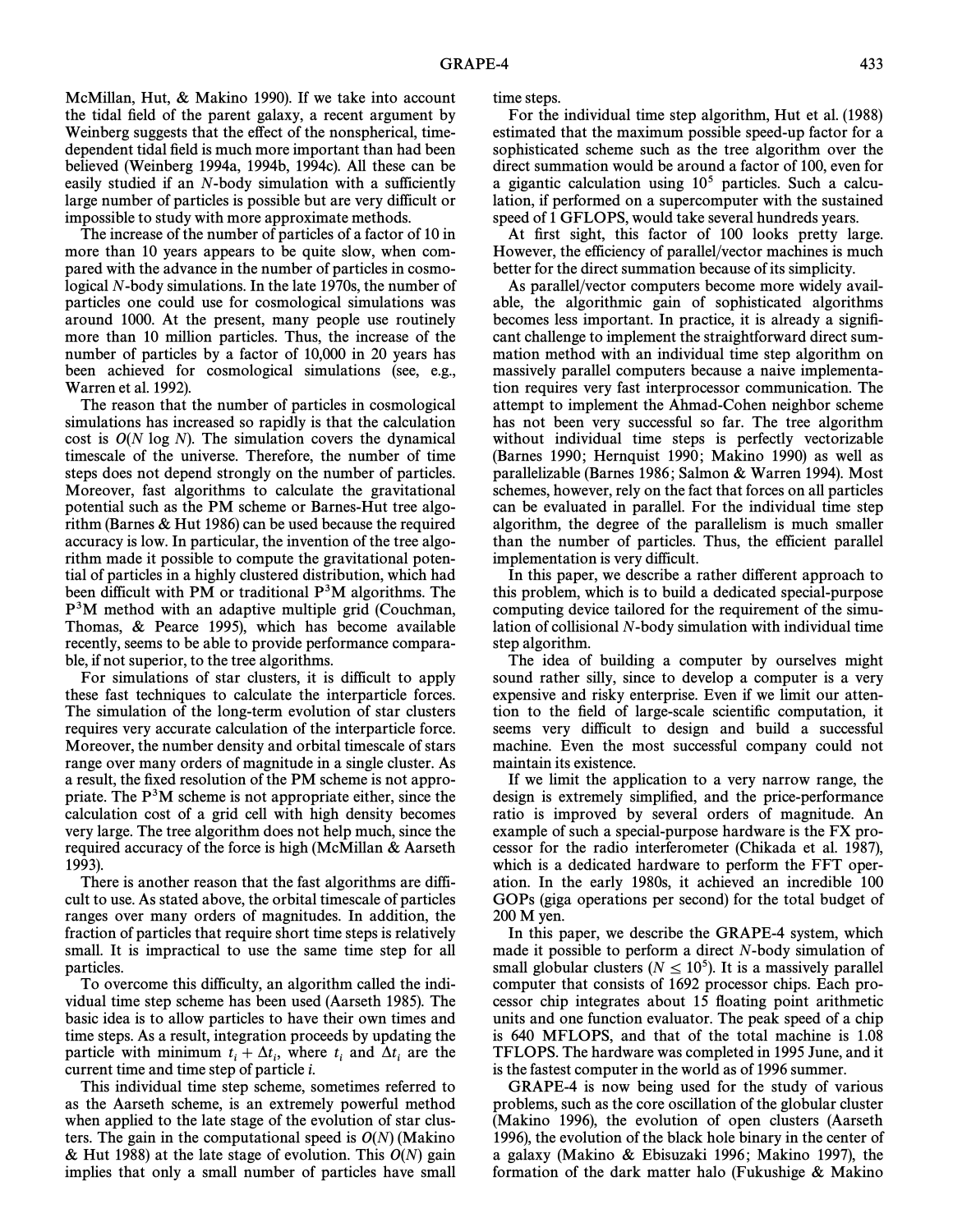1997), and the evolution of the system of planetesimals (Kokubo & Ida 1996a, 1996b). In this paper we describe the basic idea, the hardware, the software, the achieved performance, and future prospects. In  $\S 2$ , we describe the basic concept of GRAPE systems and how they work for the case of the individual time step algorithm. In  $\S$  3, we describe the GRAPE-4 hardware. In  $\S 4$ , we describe the software. In  $\S 5$ , we present the measured performance. In  $\S 6$ , we discuss the future of the GRAPE system.

## 2. BASIC CONCEPTS

# 2.1. GRAPE

The basic idea of GRAPE (GRAvity PipE) is shown in Figure 1. A special-purpose hardware is connected to a general-purpose front end. The special-purpose hardware is used as a back-end processor, on which only the force (and related) calculations are performed. The rest of the computation, such as the actual orbit integration, is performed on the host computer. For almost all systems, we used a UNIX-based workstation as the host computer. In the simplest case, the host computer sends the positions and masses of all particles to GRAPE. Then GRAPE calculates the forces between particles and sends them back to the host computer.

We have developed several hardware systems, namely GRAPE-1 (Ito et al. 1990), GRAPE-1A (Fukushige et al. 1991), and GRAPE-3/3A (Okumura et al. 1993), which are straightforward realizations of the concept shown in Figure 1 (GRAPE-2 will be discussed later). All systems calculate the force using the specialized pipeline processor. The di†erence between GRAPE-1 and GRAPE-3 is that in GRAPE-1, the force calculation pipeline was implemented using o†-the-shelf IC chips, while for GRAPE-3, we developed a custom LSI chip that implements a complete force calculation pipeline in a single chip. GRAPE-3 integrated 48 of these chips operating in parallel, each providing the speed of 300 MFLOPS. The peak speed of GRAPE-3 was 14.4 GFLOPS. In GRAPE-3, these 48 chips calculate the forces on 48 different particles in parallel. These chips calculate the forces from the same particles. Thus, all chips share one memory unit. In practice, GRAPE-3 consists of two boards, each with its own memory, but in the standard operation mode, the contents of the two memory units are identical. Figure 2 shows the structure of one board of GRAPE-3.

The direct summation algorithm with a shared (and in most cases constant) time step is the simplest application of these hardware systems. They can also be used to accelerate the Barnes-Hut tree algorithm (Makino 1991a) and the  $P<sup>3</sup>M$  algorithm (Brieu, Summers, & Ostriker 1995).

The main reason for building a special-purpose computer is that it can achieve a better price-performance ratio better than that of general-purpose computers. The production



FIG. 1. Basic structure of the GRAPE system



FIG. 2.—Block diagram of a GRAPE-3 board

cost of the GRAPE-1A system was about \$7000. Its theoretical peak speed was 240 MFLOPS, and half of the peak speed was achieved on direct summation for a few thousand particles. The development cost of GRAPE-3 was about \$100,000. Most of the cost was spent for the design and manufacture of the pipeline chip. The reproduction cost of GRAPE-3 system would be around \$10,000. Thus, even though the total cost of GRAPE-3 was 10 times higher than the reproduction cost, it still offered raw performance that was at least 100 times faster than the performance of a general-purpose computer of a similar price.

Once a custom chip is designed, the manufacturer can produce a number of identical chips for the cost of about \$100 per chip. On the other hand, designing of a custom chip is a rather costly venture. Therefore, it is crucial to use a reasonably large number of custom chips in parallel to achieve a good price performance.

With the GRAPE architecture, it is easy to use a number of pipelines in parallel, since all chips can share one memory unit. Thus, if the total amount of budget is larger than the initial design cost of the custom LSI, GRAPE can almost always achieve very high price-performance.

A number of research institutes both within and outside Japan acquired copies of the GRAPE-3A board. These institutes include Princeton University, University of California at Berkeley, Marseille Observatory, Max Planck Institute for Astrophysics, Edinburgh University, Tokyo University, Kyoto University, and Tohoku University. As of 1996 August, more than 20 laboratories have acquired more than 40 GRAPE-3A boards.

#### 2.2. Individual Time Step Algorithm

As stated earlier, the individual time step algorithm (Aarseth 1963) is the essential part of any simulation program for gravitational collisional systems.

In the individual time step algorithm, each particle has its own time step  $\Delta t_i$  and maintains its own time  $t_i$ . To inte-<br>grate the system, one first selects the particle for which the Figure the system, one first selects the particle for which the grate the system, one first selects the particle for which the next time  $(t_i + \Delta t_i)$  is the minimum. Then, one predicts its position at this new time  $t = t_i + \Delta t_i$ . Positions of all other position at time to writte  $t = t_i + \Delta t_i$ . I obtains of an other<br>particles at time t must be predicted also. Then the force on that particle from other particles is calculated following Newton's law of gravity. The position and velocity of the particle are then corrected, and the new time step is calculated. The integration scheme is a variant of Krogh's scheme (Krogh 1974) modified for second-order equations. It is essentially a classical Adams-Bashforth-Moulton (ABM) linear multistep predictor-corrector method, modified to allow variable time steps. The order of the integrator is four. For a wide range of the required accuracy and the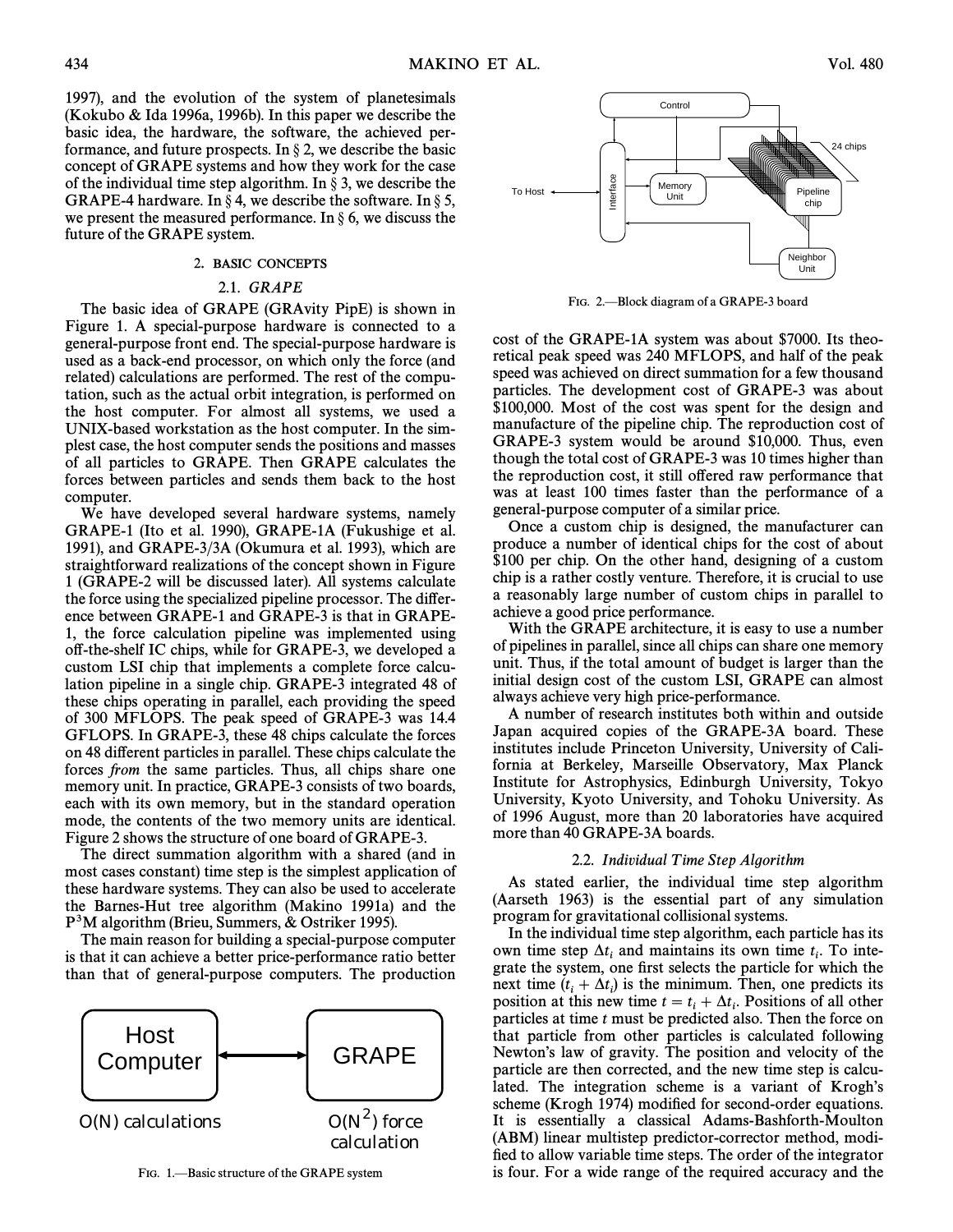number of particles, the fourth-order scheme is close to optimal (Makino 1990), though there had been some claims that higher order scheme would be more efficient (Press  $\&$ Spergel 1988).

A modification of this individual time step algorithm is now used to achieve higher efficiency on vector/parallel machines (McMillan 1986) and special-purpose computers (Makino 1991b). This scheme is called the hierarchical time step scheme. In this scheme, the time steps of particles are forced to integer powers of 2. In addition, the time step of a particle is chosen so that the current time of that particle is an integer multiple of the time step. These two criteria make it possible to force many particles to share exactly the same time.

In the original individual time step algorithm, only one particle can be integrated at one time. Thus, the parallelism is rather limited. One still can use multiple processors to calculate the force from other  $N - 1$  particles in parallel, but the speed-up is rather limited.

In the hierarchical time step algorithm, a fairly large number of particles can share the same time. Theoretically, the average number of particles to share the same time is  $O(N_c^{2/3})$ , where  $N_c$  is the number of particles in the core of the cluster (Makino 1991b).

It should be noted that the estimates for the optimal order given in Makino (1990) or Press  $\&$  Spergel (1988) are for the original individual time step algorithm. In this case, the calculation cost per one particle step increases as we increases the order of the integrator. However, for the hierarchical time step scheme, the calculation cost is almost independent of the order of the integrator. Therefore, the integrator with order higher than 4 might be preferred.

### 2.3. The Hermite Integration Scheme

As stated before, the standard time integration method for collisional  $N$ -body simulation had been the variable– step-size linear multistep method. The implementation of such a scheme is rather complicated because it requires a considerable amount of bookkeeping. Roughly speaking, one has to maintain the calculated accelerations at several previous time steps as well as the previous time steps themselves.

When the time integration is started, the accelerations at previous time steps are not available. Therefore, a special procedure to start up the integration is required. The initialization of the integrator occurs rather often, since we apply special procedures for close encounters and close binaries (see Aarseth 1985). Standard bootstrapping is not appropriate since it would significantly increase the calculation cost. Aarseth implemented the start-up procedure in which the time derivatives of the gravitational forces are analytically calculated and converted to forces at the previous time steps.

The fourth-order Hermite integrator (Makino 1991a; Makino  $\&$  Aarseth 1992) is much simpler than the ABM scheme, and yet it offers similar (but somewhat better) accuracy for the same calculation cost. The Hermite scheme uses the Hermite interpolation formula to construct the predictor and the corrector. To construct a Hermite interpolation formula, both the values of the function and its derivatives are used. For example, if we know the values of the acceleration and its first time derivative at two points in time, we can construct a third-order interpolation polynomial. If the information of the time derivative is not available, we need values of accelerations at four di†erent points in time.

The predictor of the fourth-order Hermite scheme is expressed as

$$
x_p = \frac{\Delta t^3}{6} \dot{a}_0 + \frac{\Delta t^2}{2} a_0 + \Delta t v_0 + x_0 \tag{1}
$$

$$
\boldsymbol{v}_p = \frac{\Delta t^2}{2} \dot{\boldsymbol{a}}_0 + \Delta t \boldsymbol{a}_0 + \boldsymbol{v}_0 , \qquad (2)
$$

where  $x_p$  and  $v_p$  are the predicted position and velocity;  $x_0$ ,<br> $y = a$ , and  $\dot{a}$ , are the position velocity acceleration, and its where  $x_p$  and  $v_p$  are the predicted position and velocity,  $x_0$ ,  $a_0$ ,  $a_0$ ,  $a_0$ ,  $a_0$  are the position, velocity, acceleration, and its time derivative at time  $t$  : and At is the time stan. time derivative at time  $t_0$ ; and  $\Delta t$  is the time step.<br>The acceleration a and its time step with  $\alpha$ .

The acceleration  $a$  and its time derivative  $\dot{a}$  are calculated as

$$
a_i = \sum_j Gm_j \frac{r_{ij}}{(r_{ij}^2 + \epsilon^2)^{3/2}}
$$
 (3)

$$
\dot{a}_i = \sum_j Gm_j \left[ \frac{v_{ij}}{(r_{ij}^2 + \epsilon^2)^{3/2}} - \frac{3(v_{ij} \cdot r_{ij})r_{ij}}{(r_{ij}^2 + \epsilon^2)^{5/2}} \right],
$$
 (4)

where

$$
r_{ij} = x_j - x_i , \qquad (5)
$$

$$
\boldsymbol{v}_{ij} = \boldsymbol{v}_j - \boldsymbol{v}_i \,. \tag{6}
$$

Here,  $\epsilon$  is the softening parameter.

The corrector is given by

$$
x_c = \frac{\Delta t^5}{120} a^{(3)} + \frac{\Delta t^4}{24} a^{(2)} + x_p \tag{7}
$$

$$
v_c = \frac{\Delta t^4}{24} a^{(3)} + \frac{\Delta t^3}{6} a^{(2)} + v_p . \qquad (8)
$$

Here,  $a^{(2)}$  and  $a^{(3)}$  are the second and third derivatives of the acceleration at time  $t_0$ , which are constructed from the  $\frac{1}{2}$  third-order Hermite interpolation by

$$
a^{(2)} = \frac{-6(a_0 - a_1) - 2 \Delta t (2\dot{a}_0 + \dot{a}_1)}{\Delta t^2} \tag{9}
$$

$$
a^{(3)} = \frac{12(a_0 - a_1) + 6 \Delta t (\dot{a}_0 + \dot{a}_1)}{\Delta t^3}, \qquad (10)
$$

where  $a_1$  and  $\dot{a}_1$  are the acceleration and its derivative cal-<br>culated at time  $t + \Delta t$  using the predicted position and where  $\mathbf{u}_1$  and  $\mathbf{u}_1$  are the acceleration and the centrality can<br>culated at time  $t_0 + \Delta t$  using the predicted position and velocity.

If we neglect the  $a^{(3)}$  term in position, we obtain a much simpler form for the corrector (see, e.g., Lambert 1973)

$$
x_c = x_0 + \frac{\Delta t}{2} (v_c + v_0) - \frac{\Delta t^2}{12} (a_1 - a_0) , \qquad (11)
$$

$$
\boldsymbol{v}_{c} = \boldsymbol{v}_{0} + \frac{\Delta t}{2} (\boldsymbol{a}_{1} + \boldsymbol{a}_{0}) - \frac{\Delta t^{2}}{12} (\dot{\boldsymbol{a}}_{1} - \dot{\boldsymbol{a}}_{0}). \qquad (12)
$$

Equation  $(11)$  offers essentially the same accuracy as equation (7). The local truncation error of the position of this formula is  $\Delta t^5$ , while that for equation (7) is  $\Delta t^6$ . However, this difference does not have any effect on the global error, since the error in the velocity is  $\Delta t^5$  for both schemes.

The predictor given in equation  $(1)$  uses position, velocity, acceleration, and its derivative at time t. The acceleration and its time derivative are calculated from the position and velocity. Therefore, no information concerning the previous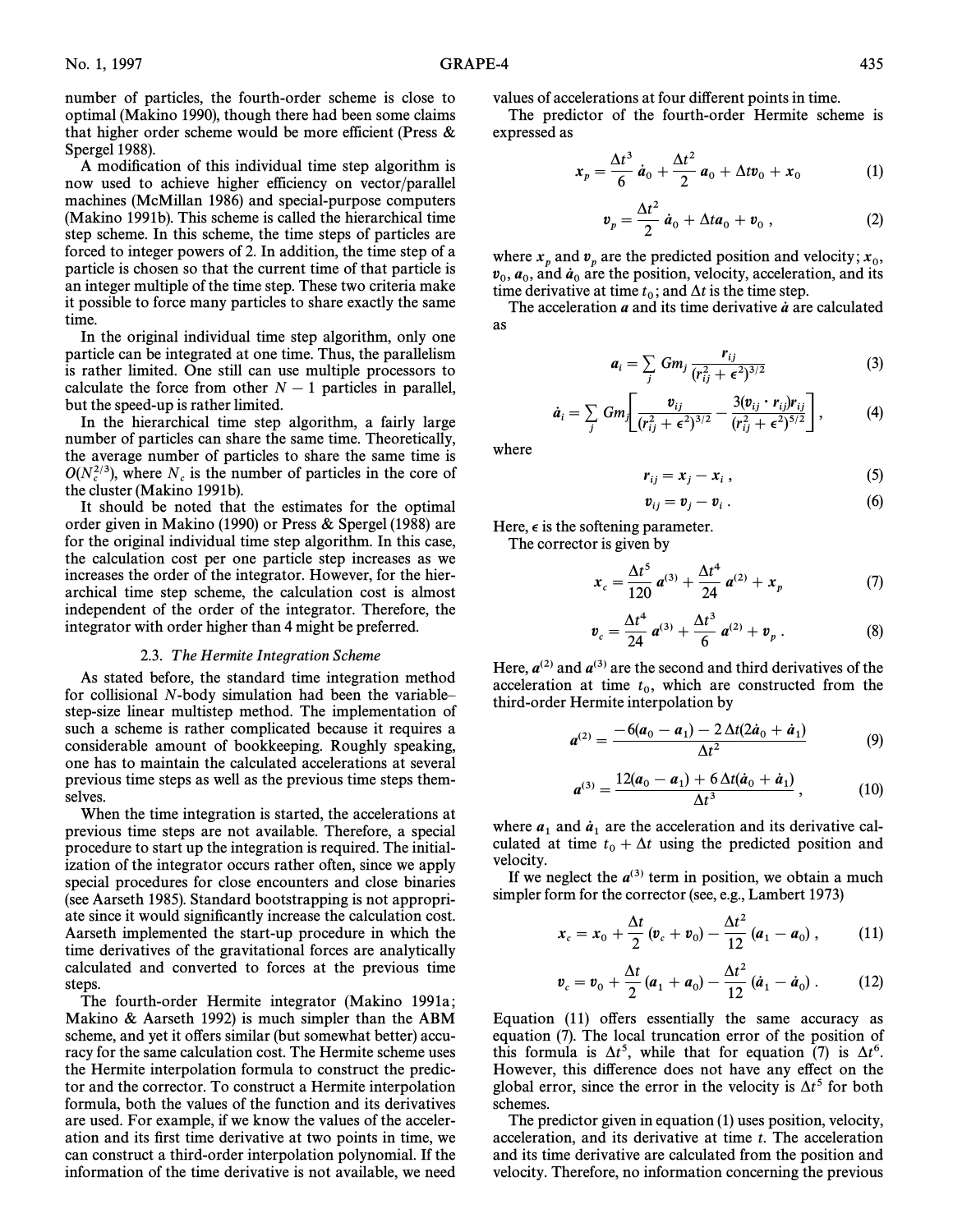time step is necessary. The corrector also requires information concerning the present and old time steps only. Thus, the fourth-order Hermite scheme is a one-step, self-starting scheme. It is particularly suitable for use with the individual time step scheme.

Makino (1991a) as well as Makino & Aarseth (1992) made detailed comparisons between the Aarseth-type schemes and Hermite schemes of various orders. Their conclusions are summarized as follows. First, the Hermite scheme allows a time step that is roughly twice as long as that of the Aarseth scheme of the same order for the same accuracy. Second, the fourth-order scheme is close to optimal for a wide range of required accuracy. In short, the fourth-order Hermite scheme is better than the Aarseth scheme, in terms of accuracy, efficiency, and simplicity of the algorithm.

## 2.4. Hermite Scheme on GRAPE

Neither the individual time step scheme nor the Hermite scheme can be directly used on GRAPE hardware systems in their original forms, which are designed for shared-time step algorithms. The basic GRAPE architecture must be modified in two ways to run the individual time step scheme with the Hermite integrator. The changes required are the following:

1. The force calculation pipeline must be extended so that it calculates the time derivatives as well.

2. The hardware to calculate the predicted positions and velocities of the particles must be implemented.

Figure 3 shows the hard-wired pipeline to calculate force and its time derivatives. The upper half is the original GRAPE pipeline.

Figure 4 shows the hardware to evaluate the positions of particles at the present time. Equation  $(1)$  is used to evaluate these quantities. The hardware to evaluate the velocities is essentially the same.

The complete system with one pipeline is shown in Figure 5. The complete system consists of a control unit, a memory unit, a predictor pipeline, a force calculation pipeline, and the interface to the host. We call this architecture HARP (Hermite AcceleRator Pipeline).

We developed several versions of experimental hardware systems for the individual time step algorithm (GRAPE- $2/2A$ ; Ito et al. 1991, 1993) and the Hermite scheme (HARP-1; Kokubo, Makino,  $\&$  Taiji 1994). We did not implement the predictor pipeline in these systems in order to simplify the design. On these machines, the prediction was performed on the host computer.

On a complete system, the time integration proceeds in the following steps:



FIG. 3.—Pipeline to calculate the gravitational force and its first time derivative (HARP pipeline).



FIG. 4.—Predictor pipeline for position. The pipeline for the velocity looks similar.

1. As the initialization procedure, the host sends all data (position, velocity, acceleration, its first time derivative, mass, and time) of all particles to the HARP memory unit.

2. The host creates the list of particles to be integrated at the present time step.

3. For each particle in the list, repeat steps  $(4)$ – $(7)$ 

4. The host predicts the position and velocity of the particles and sends them to HARP. HARP stores them in the registers of the force calculation pipeline. It also sets the current time to a register in the predictor pipeline.

5. HARP calculates the force from all other particles. Positions and velocities of other particles at the current time are calculated in the predictor pipeline.

6. After the calculation is finished, the host retrieves the result.

7. The host integrates the orbits of the particles and determines new time steps.

8. Update the present system time and go back to step (2).

Using the present VLSI technology, it is not very difficult to implement the pipelines for force calculation and prediction into a single VLSI chip. In order to achieve a really high performance, however, we have to integrate a number of pipeline units into a single system. In the next section, we describe the parallel architecture of the present GRAPE-4 system.

#### 3. THE GRAPE-4 SYSTEM

#### 3.1. Architecture

Figure 6 shows the GRAPE-4 system, and Figure 7 shows its structure. The GRAPE-4 system consists of a host computer and four clusters. One cluster has one hostinterface board, one control board, and nine processor boards. The total number of processor boards is thus 36. Each processor board houses 48 HARP (Hermite AcceleRator Pipeline) chips, which are custom LSI chips to cal-



FIG. 5.—Overview of the hardware accelerator for the Hermite scheme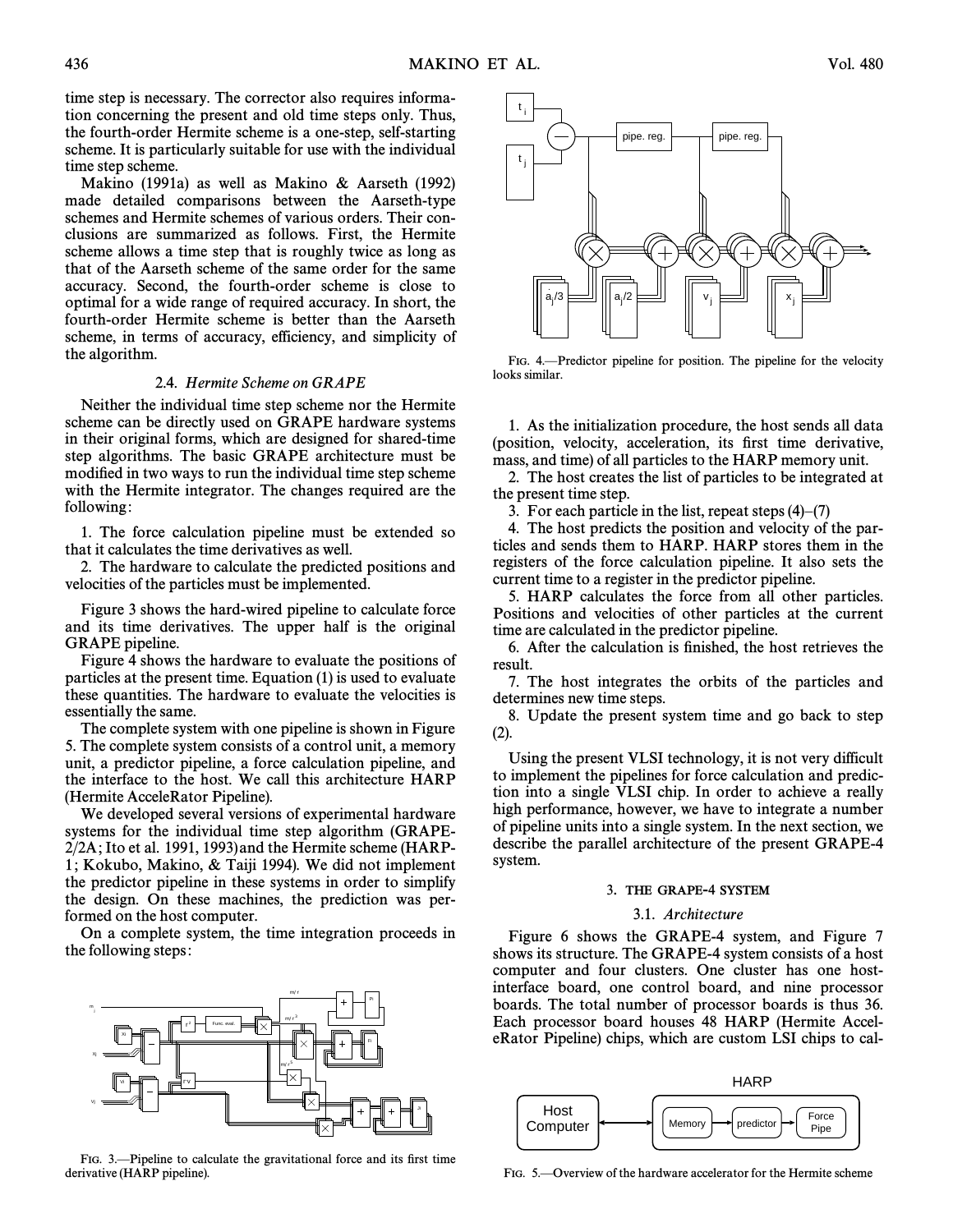

FIG. 6. GRAPE-4 system

culate the gravitational force and its first time derivative. It also has one PROMETHEUS chip, another custom LSI to calculate the predicted positions and velocities of particles at a given time. The peak speed is 1.08 TFLOPS for the system clock of 16 MHz. In the following, we describe each components in some detail,

## 3.2. The Host Computer

We chose a DEC Alpha AXP workstation as the host computer. Currently, we are using a DEC AXP 3000/900.

We selected the host taking into account the following considerations. First, its scalar computational speed should be reasonably fast. At present, this is achieved by selecting one of the high-end RISC workstations. Second, the I/O bus must be reasonably fast, and the latency of the I/O bus must be small. Some of the midrange server machines have I/O buses with very large transfer rates. On these machines, however, I/O is controlled by a separate I/O processor. As a result, the latency of I/O operations tends to be very long. The DEC Alpha AXP systems have the TURBOchannel



FIG. 7.—Overview of GRAPE-4

with the peak transfer rate of 100 MB  $s^{-1}$ , which was pretty good as of 1993. In addition, they do not have separate I/O processors. Therefore, the latency of I/O operations is small. Third, it is desirable that the development of the device driver software be easy, since the available manpower for software development is severely limited. The UNIX operating system from DEC is reasonably stable, and development of the device driver is not very difficult.

The selection of the TURBOchannel caused one practical problem. DEC stopped the development of the machines with TURBOchannel in 1994 and switched to the PCI bus. We foresaw such a problem and designed the total system so that it is relatively easy to connect it to  $I/O$  buses different from the TURBOchannel, as described in the next subsection.

#### 3.3. T he Host Interface Board

The most important function of the host interface board is to extend the I/O bus of the host. In addition, the interface board converts the data transfer protocol of the host I/O bus to the protocol used for the link between the host interface board and the control board. The protocol on the link is designed so that it does not depend on the protocol of the host I/O bus. Because of this structure, we can connect GRAPE-4 to different host computers by changing the host interface board. We are currently developing a new host interface board to the PCI bus, since at present the PCI bus seems to be the most widely available I/O bus.

In this paper, we describe the TURBOchannel interface board. The host interface board and the control board are connected with a 32 bit parallel interface. We adopted a coaxial Ñat cable for the physical connection between them. The length of the cable is 1 m. The characteristic impedance of the signal lines is 95  $\Omega$ . Unidirectional signal wires are terminated with 100  $\Omega$  passive terminators, while bidirec-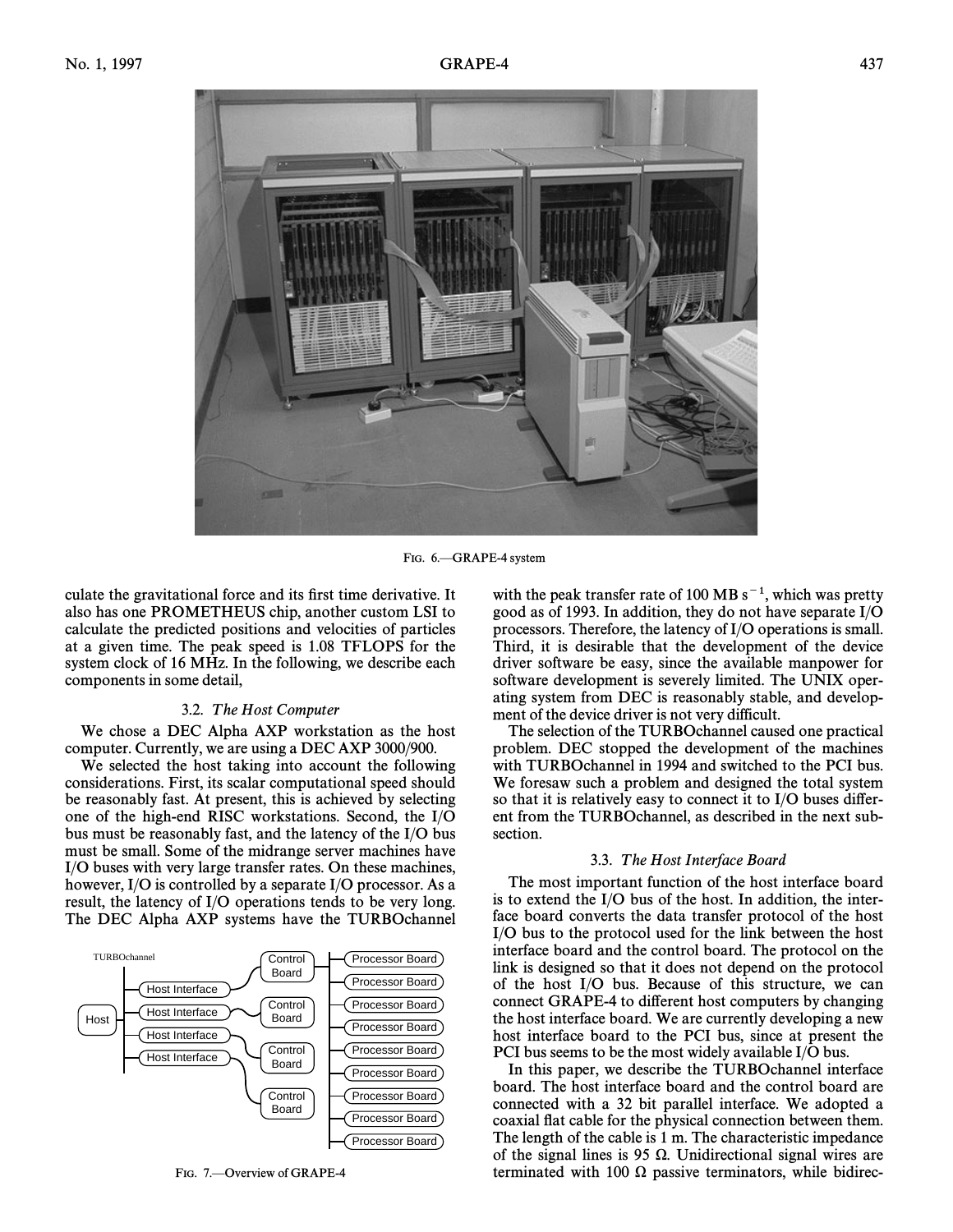tional lines are terminated with 200  $\Omega$  passive terminators at both ends. This configuration is good enough for the system clock speed up to 20 MHz.

Figure 8 shows the structure of the host interface board. It consists of the data transceivers (trcv) to exchange data with the host and the control board, the FIFO (first-in first-out) unit to buffer the data, and the control logic. The size of FIFO unit is 2048 32 bit words (8 kbyte). The data transfer rate between the host interface unit and the control unit is slower than that between the host and the host interface board. Using the FIFO buffer, the host computer can send the data at the peak transfer speed. In addition, there are several restrictions for the DMA (direct memory access) transfer on the TURBOchannel bus. For example, the number of words to be transferred in a single burst must not exceed 128 words, and the address should not go across a 2 kbyte boundary. The FIFO buffer allows the control board to transfer data without checking the status of the host bus. As a result, the design of the control board becomes independent of the host bus.

The control logic is made of three 22V10 PLD (programmable logic device) chips and one AMD MACH230 complex PLD chip. The AMD MACH chip integrates most of the control logics such as the DMA sequence controller and DMA word address counter. Other PLD chips perform timing-critical handshake operations on both the TURBOchannel and the control-board interface. We used Cypress CY7C453-14 clocked FIFO chips for the data FIFO. This clocked FIFO chip accepts separate clock signals for read and write data paths. The interface to TURBOchannel operates on the TURBOchannel clock, while the interface to the control board operates on the clock signal provided by the processor board. For other data buffer/transceivers, we used the 74FCT series logic chips from Integrated Device Technology.

# 3.4. The Control Board

The control board has two main functions. The first one is to distribute the data received from the host computer to processor boards. The second one is to sum up the force and potential calculated on processor boards. The summed result is transferred to the host computer through the host interface board. This summation is necessary to reduce the bandwidth of the communication with the host computer (Makino, Kokubo, & Taiji 1993).

Each processor board of GRAPE-4 has multiple pipelines that share one memory unit. These pipelines calculate the forces on different particles from the same set of particles, as in the case of GRAPE-3.

There are two different ways to use multiple boards. One is to let all chips calculate the force on different particles from the same set of particles. In this case, the content of the memory of all processor boards would be identical. The other way is to let each processor board calculate the force



FIG. 8.-Host interface board

on the same set of particles, but from different set of particles. In this case, each processor board calculates the partial forces that need to be added with results obtained on other boards.

The former approach is simpler. However, it is not practical in the case of GRAPE-4 with more than 1000 pipelines, since the average number of particles that share the same time is less than 1000 for many cases. Thus, we adopted the latter approach. The main problem with the latter approach is that the amount of communication is proportional to the number of processor boards. If we connect all the processor boards directly to the host computer, the communication would take too much time. In order to solve this problem, we designed the control board so that it can add the results calculated on the processor boards under its control.

The internal structure of the cluster is not visible to the application program. To the host computer, a cluster looks like a board with single memory unit and multiple pipeline chips.

In order to distribute the calculation over different clusters, we use the same algorithm as that used for di†erent processor boards in one cluster. If we have four clusters, the host sends  $N/4$  particles to each cluster, where N is the total number of particles that exert the force. In this case, each processor board takes care of the contributions from  $N/36$ particles. The host computer adds the partial forces calculated on clusters.

The control board and processor boards are connected by a backplane bus (the HARP bus) with 96 bit data width. A synchronous, pipelined protocol with a fixed latency is used on this HARP bus. For the backplane board of the HARP bus, we used the backplane board of the VME bus. Three VME J1 backplane boards are used to construct a HARP bus. This choice eliminated the need to design the backplane board and card racks. The physical size of the control board (and the processor board) is 366.7 mm by 450 mm.

Figure 9 shows the structure of the control board. It consists of the control logic unit, three accumulator/bu†er units, and several transceivers and buffers. The control unit generates all necessary signals to control the HARP bus. The 96 bit data bus is divided into three 32 bit subbuses, each of which is connected to different accumulator/buffer unit. The accumulator/buffer unit contains a 64 bit floating point ALU, which accumulates the result calculated on processor boards.



FIG. 9.-Control board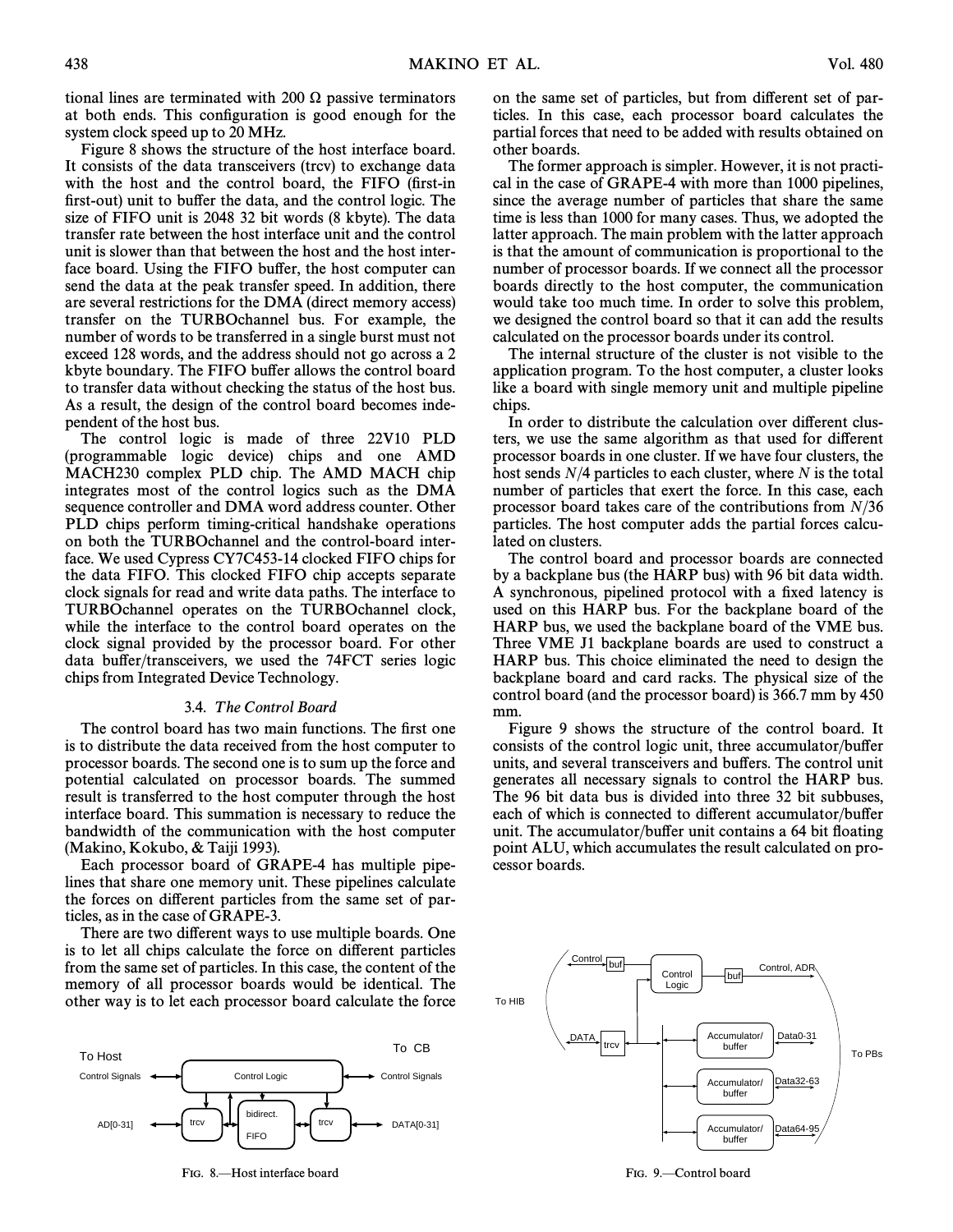

FIG. 10.<sup>-</sup>Processor board

The control logic unit consists of three AMD MACH230 complex PLDs. The accumulator/buffer unit consists of a TI 74ACT8847 64 bit floating point LSI chip and transceivers, buffers, and FIFO chips.

### 3.5. Processor Board

Figure 10 shows the structure of a processor board. The particle data memory stores the data of particles that exert the force. The PROMETHEUS LSI is used to predict the position (and velocity) of particles at a specified time. The HARP LSI chips calculate the gravitational accelerations and their first time derivatives for particles. One board has 48 HARP chips.

The main control logic is implemented using Altera EP7256 FPGA (field-programmable gate array) chip. For most of interface logics, TI 74ALS series IC chips are used. As will be described in  $\S$  3.6, the clock frequency of the HARP chips is twice that for the rest of the system. The base clock signal is generated in the control board and is distributed to all processor boards. Within each board, the clock signals are distributed using PLL (phase-locked loop) clock replicator chips (Cypress 7B991). This chip can multiply the clock frequency and is also used to generate the clock signals for the HARP chip.

#### 3.6. HARP Chip

Figure 11 shows the architecture of the HARP chip. It is a fully pipelined hardware implementation of equations (3) and (4). We adopted an architecture in which the  $x$ ,  $y$ , and z components of all vector quantities are processed sequentially, in order to reduce the gate count. Thus, it takes three clock periods to calculate one interaction.



FIG. 11.-HARP chip

Each chip calculates the forces on two particles, using the " virtual multiple pipeline" (VMP). With VMP, the clock period of the pipeline LSI is 2 times that of the system clock, and it calculates the forces on two different particles at alternate clock cycles. From the outside, one force calculation chip looks as if it has two pipelines. The advantage of this architecture is that we can increase the performance of the pipeline chip without increasing the system clock cycle.

This approach is conceptually similar to what is used in " superpipeline" chips such as MIPS R4000 and "clockdoubled" chips such as Intel i486DX2. In our VMP architecture, however, the chip actually has two separate sets of registers, and two virtual pipelines operate independently. On the other hand, in the case of the chips such as i486DX2, the CPU still looks like one CPU. Only the cycle time of the external memory bus is reduced to a fraction of the internal clock cycle. The clock-doubling in the i486DX2 causes some performance penalty, since the relative speed of the main memory becomes slower. The penalty of the cache miss-hit ratio increases significantly. Thus, it is not practical to increase further the ratio between the internal and external clock, unless the width of the memory bus is increased.

It is also possible to compare our VMP with multithreaded architectures such as the Denelcor HEP (Heterogeneous Element Processor; Kowalik 1985) or Tera Computer MTA (multithreaded architecture). The processors of these machines have multiple register sets so that a fast processor looks like a collection of slow processors. Thus, the idea is quite similar to that of VMP. With a multithreaded architecture, however, the data transfer rate of the main memory must still be fast enough to supply the data to a large number of "slow" processors. It is still not very easy to design the memory system.

In the case of VMP, neither of the above problems limits the performance, since all virtual pipelines share the same input data. As a result, it is not very difficult to increase the number of virtual pipelines. In our architecture, it is also easy to have physical multiple pipelines in one chip, when a larger number of gates becomes available. In the present HARP chip, the number of VMPs is two because the external clock speed of 16 MHz is already sufficiently low to make the design of the processor board easy. In addition, a further decrease in the clock cycle of the processor board would cause a decrease in the data transfer rate between the control board and the processor boards.

The number format used in the HARP chip is essentially the same as that used in  $HARP-1$ .  $HARP-1$  (Kokubo et al. 1994) is a machine made of off-the-shelf floating point LSI chips. The subtraction of the position vectors and the accumulation of the calculated accelerations are performed in 64 bit floating point format. Other calculations to obtain the acceleration are performed in 32 bit format. The subtraction of velocity vectors and the accumulation of the time derivatives are performed in 38 bit format. Other calculations to obtain the time derivative are performed in 29 bit format, in which the length of mantissa is 20 bits.

The HARP chip is designed using the cell-based method. It is fabricated by the LSI Logic Corporation. The design rule is 1  $\mu$ m, and the gate count is about 100K. The total number of transistors is about 400K. The die size is 14.2 by 14.2 mm. The worst case clock cycle of the chip is 30 MHz. We started the design of the chip in 1992 summer and completed the design in 1993 spring. Sample chips were delivered in 1993 August, and they had no design failure.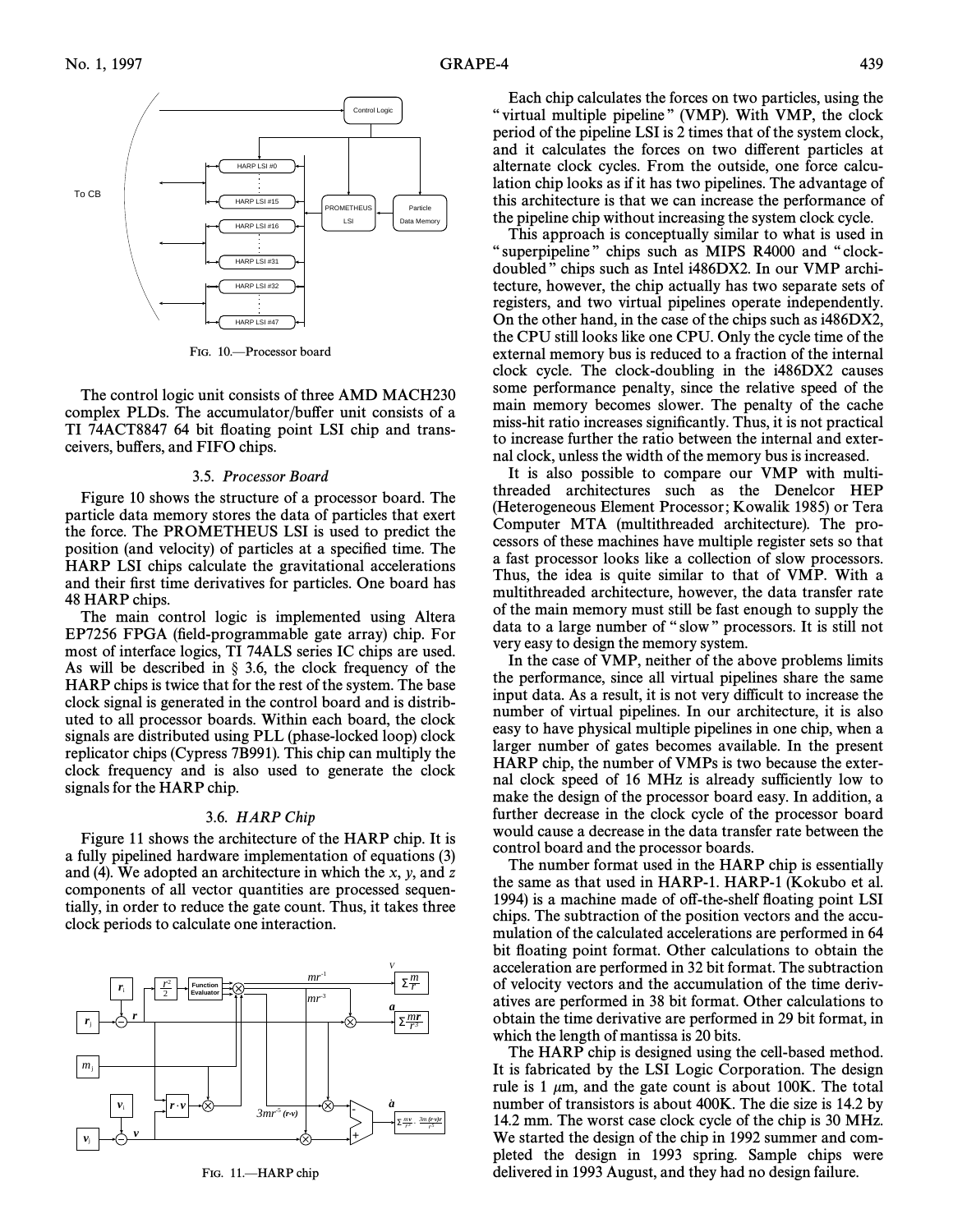## 3.7. MCM Package for HARP Chip

Eight HARP chips are packaged in an MCM (multichip module) package manufactured by Kyocera. As shown in Figure 10, 16 HARP chips share the same data bus. Therefore, all eight HARP chips in a MCM share the same input data bus and I/O bus. This design is well suited for an MCM package because several difficult problems with MCM packages do not arise.

The use of MCM makes it possible to integrate a large number of HARP chips on a single processor board. As stated earlier, one processor board houses 48 HARP chips (six MCMs). If we use a usual single-chip package, it would be very difficult to integrate more than  $16-24$  chips to a single board. The total number of processor boards would be around 100, and the manufacturing cost would be about 40% higher.

In general, MCMs are difficult to use because of the following two problems: testability and yield. Each LSI must be tested before actual use. However, the test for an MCM is difficult to design because some of the signals cannot be set/sensed from outside the module. In the case of HARP MCM, there is no such difficulty, since all the I/O pins of HARP chips can be directly accessed from outside. Therefore, the test procedure for an MCM is the same as that for a single chip.

The yield of an MCM tends to be low, since the probability of getting a working MCM is the product of probabilities to get working chips for all chips in the module. For example, if the yield of a single chip is 90%, the yield of an MCM with eight chips would be  $(0.9)^8 = 43\%$ . We expected the yield of the single chip after DC test to be around 98%. In this case, the yield of the MCM is still higher than 80%. In other words, the yield is not a severe problem. We designed the processor board so that it can accommodate MCMs with defective chips by adding the translation table between the logical chip number and physical chip number. Thus, if each board has (at the maximum) two defective chips, we can use all other 46 chips even if the physical locations of the defects are different on different boards.

The actual yield of MCMs with no defect was around 70%. This is slightly lower than our expectation but good enough to assemble required number of working modules.

#### 3.8. PROMET HEUS Chip

Figure 12 gives the architecture of the PROMETHEUS chip. It is a straightforward hard-wired implementation of the predictor equations  $(1)$  and  $(2)$ . The subtraction of time and the addition of  $x_j$  and the higher order term are per-



FIG. 12.-PROMETHEUS chip

formed in 64 bit format. All other calculations are performed in 32 bit format. The PROMETHEUS chip handles x, y, and z components sequentially in the same way as the HARP chip. Its clock is, however, the same as that of the system clock of the processor board.

The PROMETHEUS chip is a 1  $\mu$ m CMOS gate array. It is fabricated by LSI Logic Corp. The raw gate count is about 182K. The actual used gates is about 60K. It is packaged into a 391 pin CPGA (ceramic pin-grid array) package.

#### 4. GRAPE-4 SOFTWARE

#### 4.1. Library Interface

Table 1 gives the list of subroutines (FORTRAN callable). The routines h3open and h3close acquire/release the right to use the GRAPE-4 hardware. GRAPE-4 is designed as a single-user system, like most of hardware accelerators and attached processors. A simple access control mechanism is required since the operating system of the host computer is multitasking. We used the file-locking mechanism to control the access to GRAPE-4. The interface board is accessed through a device file associated with the board. The function h3open locks this device file when called. If someone else is using GRAPE-4, the process that called h3open is put into the sleep state until the other process releases the GRAPE-4. Requests from multiple processes are automatically queued by the file-locking mechanism of the operating system.

The function h3npipe returns the number of pipelines available on the hardware, and h3setti sets the present time  $(t_i)$  for the predictor unit.<br>The function h3minds

The function h3mjpdma–indirect sends the particle data to the memory unit of GRAPE-4. This function updates the memory data of particles specified by the index array. It accesses both the memory of the host computer and that of GRAPE-4 indirectly in order to minimize the number of copy operations within the host main memory.

The function h3calc actually lets GRAPE-4 calculate the force. It receives the positions, velocities, softenings, and the neighbor sphere radii of the particles in order to calculate the accelerations and their time derivatives and returns them and potentials as well.

The function h3calc lets the GRAPE-4 calculate the force and waits until GRAPE-4 finishes the calculation. Thus, the host computer cannot perform useful work while GRAPE-4 is working. We implemented an additional set of functions that allows the concurrent computation of the host and GRAPE-4. The function h3calc\_firsthalf initiates the calculation on GRAPE-4 and returns immediately, and h3calc–lasthalf retrieves the calculated result. Thus, the host

GRAPE-4 INTERFACE ROUTINES

| Name                                            | Function                               |
|-------------------------------------------------|----------------------------------------|
| $h3$ open $\dots\dots\dots\dots\dots\dots\dots$ | <b>Acquire GRAPE-4</b>                 |
| $h3close \ldots \ldots \ldots \ldots \ldots$    | Release GRAPE-4                        |
| $h3npipe \ldots \ldots \ldots \ldots \ldots$    | Return the number of pipelines         |
| $h3$ setti                                      | Store the current time                 |
| $h3mipdma$ indirect                             | Send particle data to memory           |
|                                                 | Let GRAPE-4 calculate force            |
| $h3$ calc firsthalf                             | Let GRAPE-4 calculate force and return |
| $h3calc$ last half                              | Retrieve calculated force from GRAPE-4 |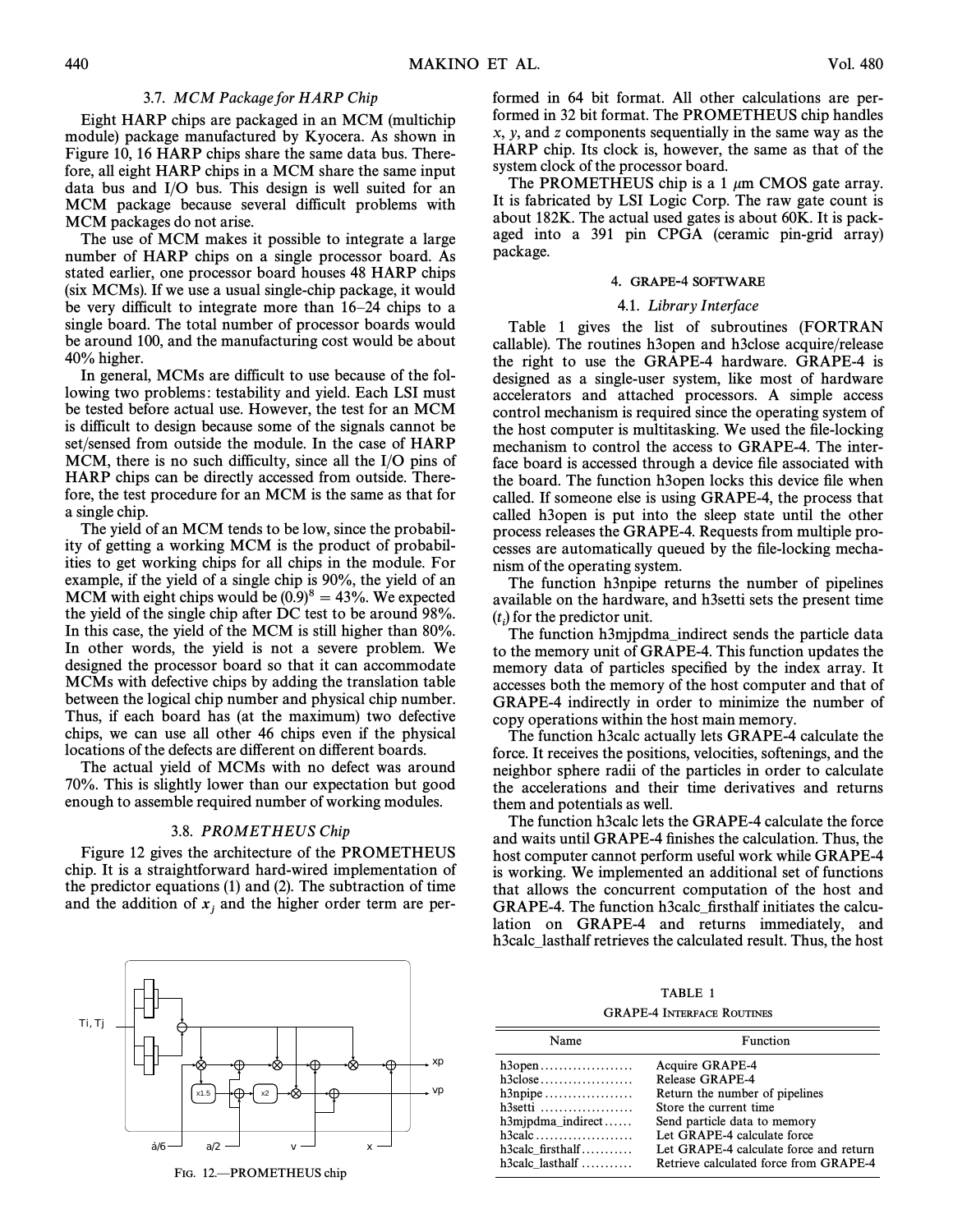computer can do useful work while GRAPE-4 calculates the force.

There are several other functions that retrieve the neighbor list for each particle.

Beside the bookkeeping functions, there are only two functions to be called. One is h3mjpdma–indirect that stores the data to the memory, and the other is h3calc that lets the GRAPE-4 calculate the force and retrieve the result.

# 4.2. Implementation of the Library Functions

As stated in  $\S 3.3$ , the communication between the present host interface board and the host computer relies on the DMA transfer, which makes the implementation of the communication software somewhat more complicated than the simple direct access described in Makino  $\&$  Funato (1993). All GRAPE hardware systems other than GRAPE-1 and GRAPE-4 operate as a VME-bus slave. This means that it looks like a memory card on the I/O bus to the host computer. The virtual memory system of the UNIX operating system allows the application program to read/write directly the address space assigned to GRAPE through memory mapping. Thus, once the mapping is accomplished, the application program accesses the GRAPE hardware without any intervention from the operating system.

When DMA is used, the communication becomes more complicated. The traditional way to implement the data transfer using DMA in a UNIX operating system is the following. In the case of a "read" operation, the user process requests the operating system kernel to transfer data from a device. Then the operating system issues the command to the device to write the data to the buffer within the kernel address space. After the data transfer by the device is completed, the kernel copies the data in its bu†er to the address space of the user process and returns the control to the user process. This process has two performance problems. First, the overhead of transferring the control between the user process and the kernel process is very large. Second, the time spent to copy the data between the kernel buffer and user memory is considerable. In fact, on the DEC Alpha workstations that we used, the data transfer through DMA can achieve a speed of more than 90  $MB s<sup>-1</sup>$  quite easily, while the throughput of the copy within the main memory is around 50 MB  $s^{-1}$ . Thus, a single copy operation by the host CPU effectively reduces the data transfer speed by a factor of 3.

In order to avoid these overheads, we designed the interface library so that the application process can invoke the DMA transfer to/from its memory space directly. In order to implement this, the user process needs to know the physical address of the data area in its virtual address space. A special system call was developed for this purpose. This solution, however, is not perfectly reliable, since the operating system might change the physical address without notifying the user process when a page fault occurs.

# 5. PERFORMANCE

In this section, we present the measured speed of the GRAPE-4 system.

To measure the performance, we performed test runs on various configurations. As the initial conditions, we used the King profiles with nondimensional central potential  $W$ . of 3, 7, and 10. We changed the number of particles from 128 to 524,288, and we measured the speed for the configurations with one, two, and three clusters. The fourth cluster was unavailable at the time of experiments.

The system of units is chosen so that the total mass of the system M and the gravitational constant G are both unity. The total energy of the system E is  $-\frac{1}{4}$  (Heggie & Mathieu [1986] The softening parameter is  $1/N$  where N is the 1986). The softening parameter is  $1/N$ , where N is the number of particles. The mass of all particles is  $m = 1/N$ . We integrated the system for one time unit and measured the CPU time on the host. The host computer was a DEC Alpha AXP 3000/900 with a 448 MB memory.

Figure 13 shows the calculation speed of GRAPE-4 in GFLOPS and the actual CPU time per unit time for the runs from King models with  $W_c = 3$ . The achieved speed is roughly proportional, to the number of particles for roughly proportional to the number of particles for  $10^3 < N < 10^5$  and is almost independent of the number of clusters. In this range, the use of more than one cluster actually decreases the overall speed, since the total per-



FIG. 13.—(a) Calculation speed of GRAPE-4 system in GFLOPS and  $(b)$  CPU time per time unit plotted as a function of the number of particles into the system. Initial particle distribution is a King model with  $W_c = 3$ .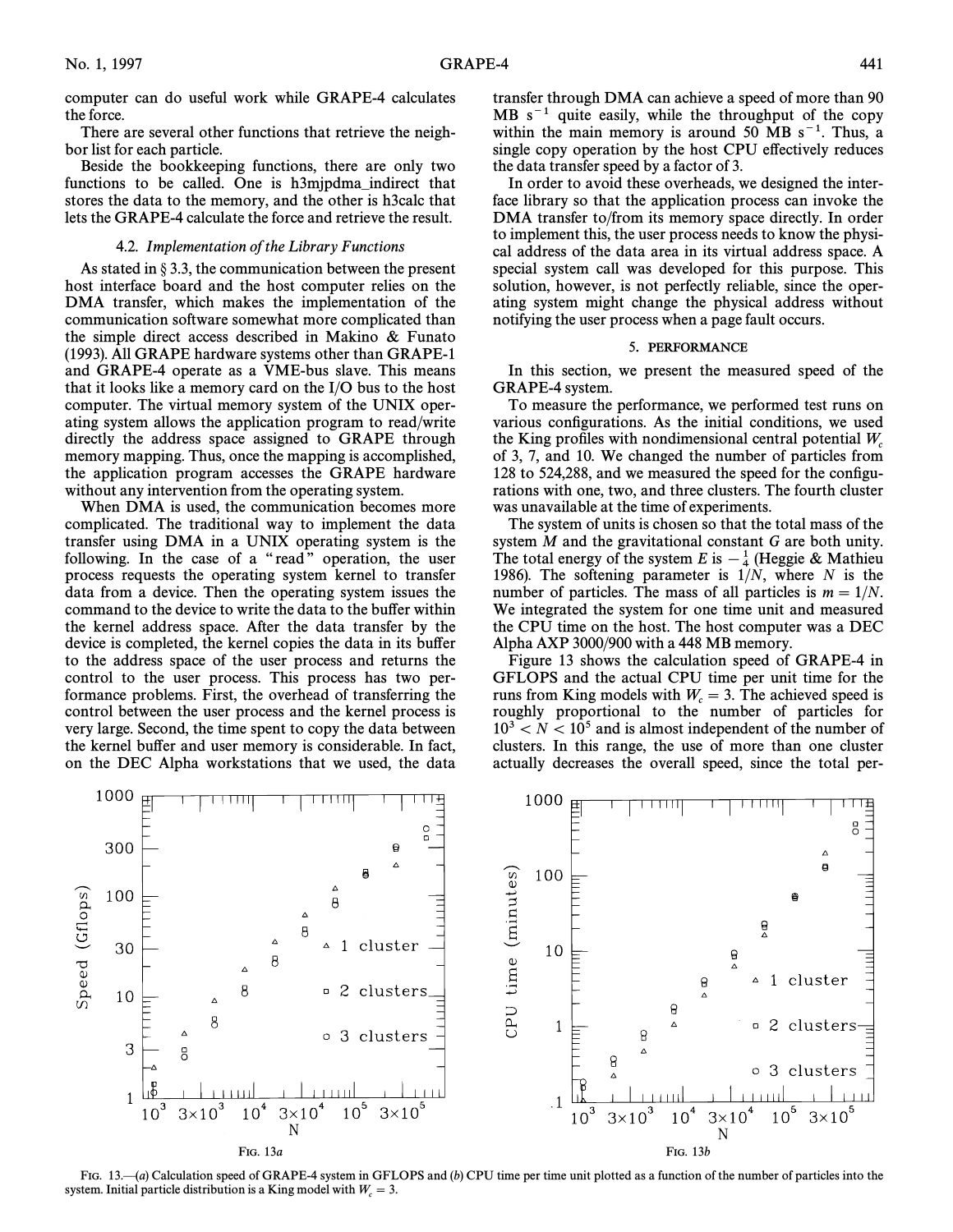formance of the system is limited by the speed of the host computer. As described in  $\S 3.4$ , the amount of the communication increases as the number of clusters increases. For 256K particle runs, two- and three-cluster configurations are actually faster than the one-cluster configuration. For 512K particle runs, the three-cluster configuration is the fastest. The CPU time per time unit is about 8 hr for a 512K particle run on the three-cluster system. Thus, such a simulation (Fukushige  $&$  Makino 1996) is feasible at least for the crossing time scale. For the relaxation time scale, simulations with a particle number less than  $10<sup>5</sup>$  have been performed (Makino 1996a).

Figure 14 shows the speed of the three-cluster configuration for various initial models. For small-N runs, the speed is lower for a higher central concentration. For large- $N$  runs, the difference is very small. This difference is due to the difference in the average number of particles,  $n_s$ , sharing the same time that is shown in Figure 15. If this  $n_s$  is smaller than the number of force calculation pipelines, the performance of GRAPE-4 becomes lower since some of the pipelines are not used. The number of pipelines is 94 in GRAPE-4.

Figure 15 shows that  $n<sub>s</sub>$  is quite well approximated by  $(N)^{1/2}$ , though it depends somewhat on the structure of the cluster. This dependence is different from the theoretical model (Makino 1991b), which predicts

$$
n_s \propto N^{2/3} \ . \tag{13}
$$

The disagreement between the theoretical prediction and the experimental result for  $n<sub>s</sub>$  is caused by the difference in s the average number of time steps  $s_{\text{avg}}$ . The theoretical model<br>is derived using the assumption that the average number of is derived using the assumption that the average number of the time steps per particle per time unit,  $s_{\text{avg}}$ , should satisfy

$$
s_{\text{avg}} \propto N^{1/3} \,, \tag{14}
$$

and the number of the system time steps per time unit (the time average of the inverse of the minimum time step),  $s<sub>b</sub>$ , is  $O(N^{2/3})$ . Figure 16 shows  $s_{\text{avg}}$  as the function of the number  $\sigma(x)$ ,  $\mu$ ,  $\sigma$  is such a value of  $s_{avg}$  as the function of the number of particles N. The behavior of  $s_{avg}$  is systematically different



FIG. 14. Same as Fig. 13 but for different initial models



FIG. 15.—Number of system time updates per unit time,  $n_s$ , plotted as a nettion of the number of particles  $N_s$ function of the number of particles N.

from the theoretical prediction. The formula

$$
s_{\text{avg}} \propto N^{1/6} \tag{15}
$$

seems to be a good fit. The experimental result of equation (15) is a direct consequence of the fact that we used the time step criterion based on the time derivatives of the acceleration. Any criterion that is expressed as a nondimensional function of the acceleration and its time derivatives shows a dependence of the form of equation (15) (Makino  $\&$  Hut 1988). On the other hand, equation  $(14)$  is derived from the assumption that the time step should be proportional to the average interparticle distance. In other words, the time step criterion we have been using might fail to resolve close encounters for very large N. For the range of N we tested, the difference between  $N^{1/3}$  and  $N^{1/6}$  is only a factor of 4. Therefore, it is rather unlikely that the close encounters are not resolved properly.



FIG. 16.-Average number of time steps per particle per unit time plotted as a function of the total number of particles N.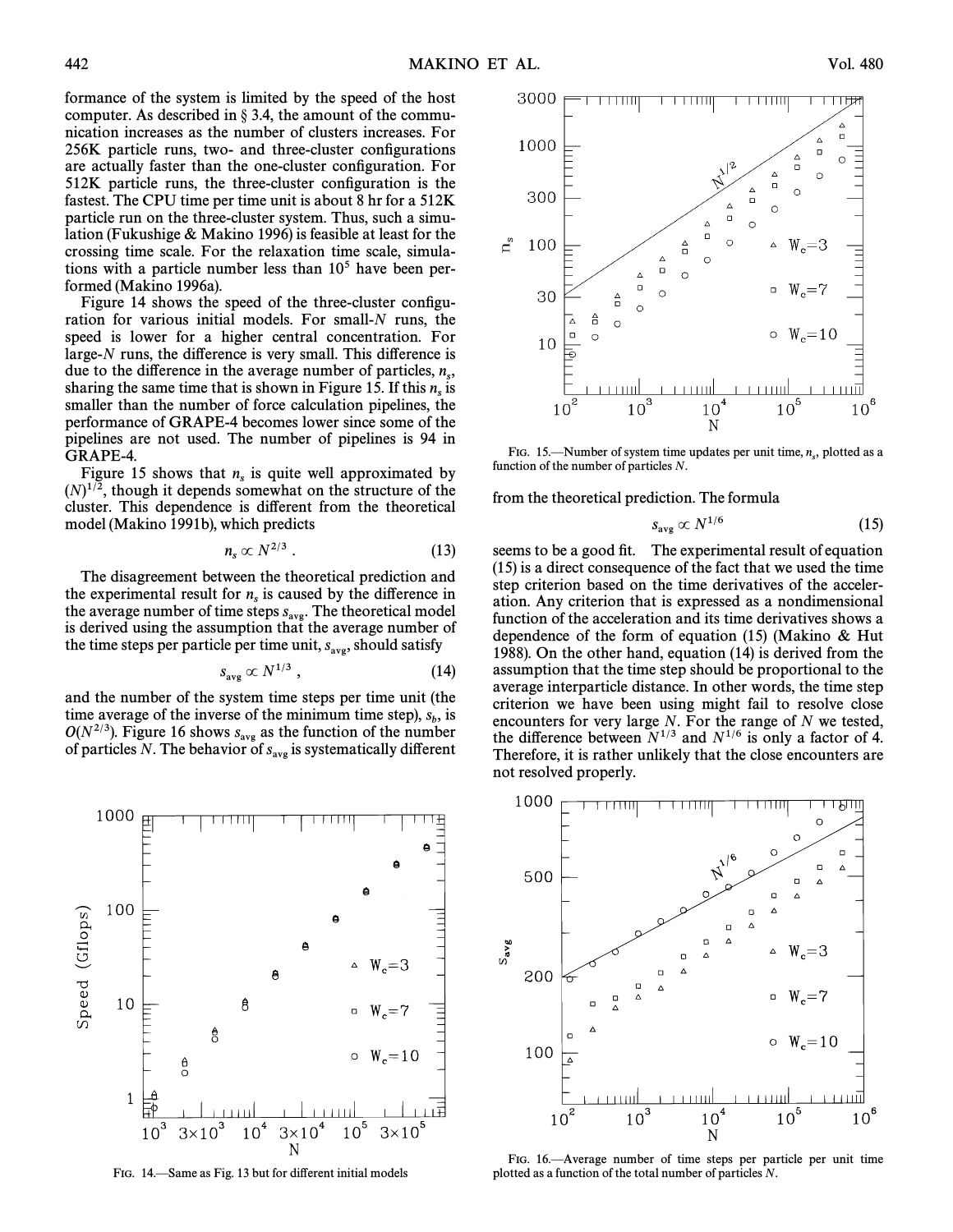

FIG. 17.-Actual and estimated performance of GRAPE-4 system plotted as a function of total number of particles N.

Conceptually, the time to integrate one particle on GRAPE-4 system is given as follows:

$$
T_{\text{step}} = T_{\text{host}} + T_{\text{grape}} + T_{\text{comm}} , \qquad (16)
$$

where  $T_{\text{host}}$ ,  $T_{\text{grape}}$ , and  $T_{\text{comm}}$  are the time to integrate the orbit of one particle on bost, the time to calculate the force orbit of one particle on host, the time to calculate the force on one particle on GRAPE-4, and the time to transfer data between the host and GRAPE-4, respectively. In reality, the actual time can be made shorter than this estimate because the calculations on GRAPE and that on the host partially overlap.

The three terms in the right-hand side of equation  $(16)$  are expressed as

$$
T_{\text{host}} = 250t_{\text{host}} \,, \tag{17}
$$

$$
T_{\text{grape}} = \gamma \, \frac{3N t_{\text{pipe}}}{47 n_{\text{cl}} n_{\text{pr}}},\tag{18}
$$

$$
T_{\text{comm}} = (34 + 20\gamma n_{\text{cl}}) t_{\text{comm1}} . \tag{19}
$$

Here,  $t_{\text{host}}$  is the average time for the host computer to perform one floating point operation. For the Hermite scheme, the total number of floating point operations per particle per time step is 200–300. The actual speed of the host computer for the part of the code executed on the host is rather low, 15–20 MFLOPS. We thus estimate that  $t_{\text{host}} = 5 \times 10^{-8}$  s. In equation (18), N is the number of host idea in the system to host is the cycle time of the HAPP particles in the system,  $t_{\text{pipe}}$  is the cycle time of the HARP particles in the system,  $v_{\text{pipe}}$  is the cycle time of the number of clusters and the<br>number of processor boards per cluster The parameter  $y_i$  is number of processor boards per cluster. The parameter  $\gamma$  is the loss of parallel efficiency of multiple pipelines, which is estimated as

$$
\gamma = \left[ \frac{n_s + n_{\rm vp} - 1}{n_s} \right]. \tag{20}
$$

Here, [x] denotes the maximum integer that does not exceed x, and  $n_{vp}$  is the number of virtual pipelines. In real vacced x, and  $n_{vp} = 94$ . For present GRAPE-4, the clock cycle<br>GRAPE-4,  $n_{vp} = 94$ . For present GRAPE-4, the clock cycle of HARP chips is 32 MHz, and the number of processor boards per cluster is nine, i.e.,  $t_{\text{pipe}} = 3.125 \times 10^{-8}$  s and  $r = 9$ . In equation (10) the time to transfer one  $n_{\text{pr}} = 9$ . In equation (19),  $t_{\text{comm1}}$  is the time to transfer one

word (4 bytes) between the host and a control board. The number of words to be transferred between the host and a control board is  $34 + 20n_{\text{cl}}$ , in the present implementation<br>of the control board of the control board.

For the communication time, we used the value  $t_{\text{comm}} =$ <br> $R \times 10^{-7}$  s. The raw speed of the DMA on the TURBO- $1.8 \times 10^{-7}$  s. The raw speed of the DMA on the TURBOchannel interface is close to 100 MB  $s^{-1}$ , which is translated to  $t_{\text{comm}} = 4 \times 10^{-8}$  s. The actual time spent for the com-<br>munication is significantly larger simply because the data munication is significantly larger simply because the data copying within the main memory takes a rather long time as is discussed in  $\S$  4.2. The DMA function of HIB can directly access the user address space. Even so, the user process need to pack/unpack the data because a single DMA operation can transfer only a block of memory.

We can see from Figure 17 that the theoretical performance model agrees well with the experimental result for both small- and large-N but tends to overestimate the speed for intermediate values of N. Most likely, this is because our estimate for  $\gamma$  is too crude.

The actual performance is quite notably lower than our original assessment (Makino et al. 1994). This is mainly because we underestimated  $t_{\text{comm}}$ . In our original assess-<br>ment we neglected the time to move data within the main ment, we neglected the time to move data within the main memory.

## 6. FUTURE PROSPECTS

## 6.1. Planned Improvements

The GRAPE-4 hardware achieved the planned peak speed of 1 TFLOPS. However, the sustained performance for small-N simulations is somewhat less than expected. This is simply because the speed of the host computer we are currently using is lower than our expectation of early 1994. In 1994, we hoped to have the host computer about 3 times faster than what we had then.

Since the performance of the general-purpose workstation doubles every 18 months, our expectation was reasonable. The actual reason the expected performance is not achieved is that most recent workstations cannot be connected to the present GRAPE-4 because the interface is different.

As mentioned in  $\S 3.3$ , we are currently developing a new host interface board for the PCI bus (Kawai, Fukushige,  $\&$ Makino 1997). This new interface board will allow us to connect GRAPE-4 to a wide range of computers, from Intel-based PCs to big servers from DEC, SGI, or HP.

As is discussed in the previous section, the bottleneck of the total performance of the current GRAPE-4 system is the bandwidth of the main memory of the host computer, not really the calculation speed of the CPU of the host computer. Thus, in order to improve the performance, we should chose a machine with high-memory bandwidth. Unfortunately, present UNIX workstations provide rather poor main memory performance, if we compare it with the speed of the CPU (McCalpin 1995). Traditional vector processors seem to have a better balance between the main memory bandwidth and the speed of the processor. Unfortunately, vector processors are quite difficult to use as the host computer of GRAPE systems because they almost always have rather complicated systems for handling I/O. Thus, it is difficult to meet the requirement of I/O with very low latency.

For the near future, we plan to use an SMP (sharedmemory multiprocessor) box with multiple PCI interfaces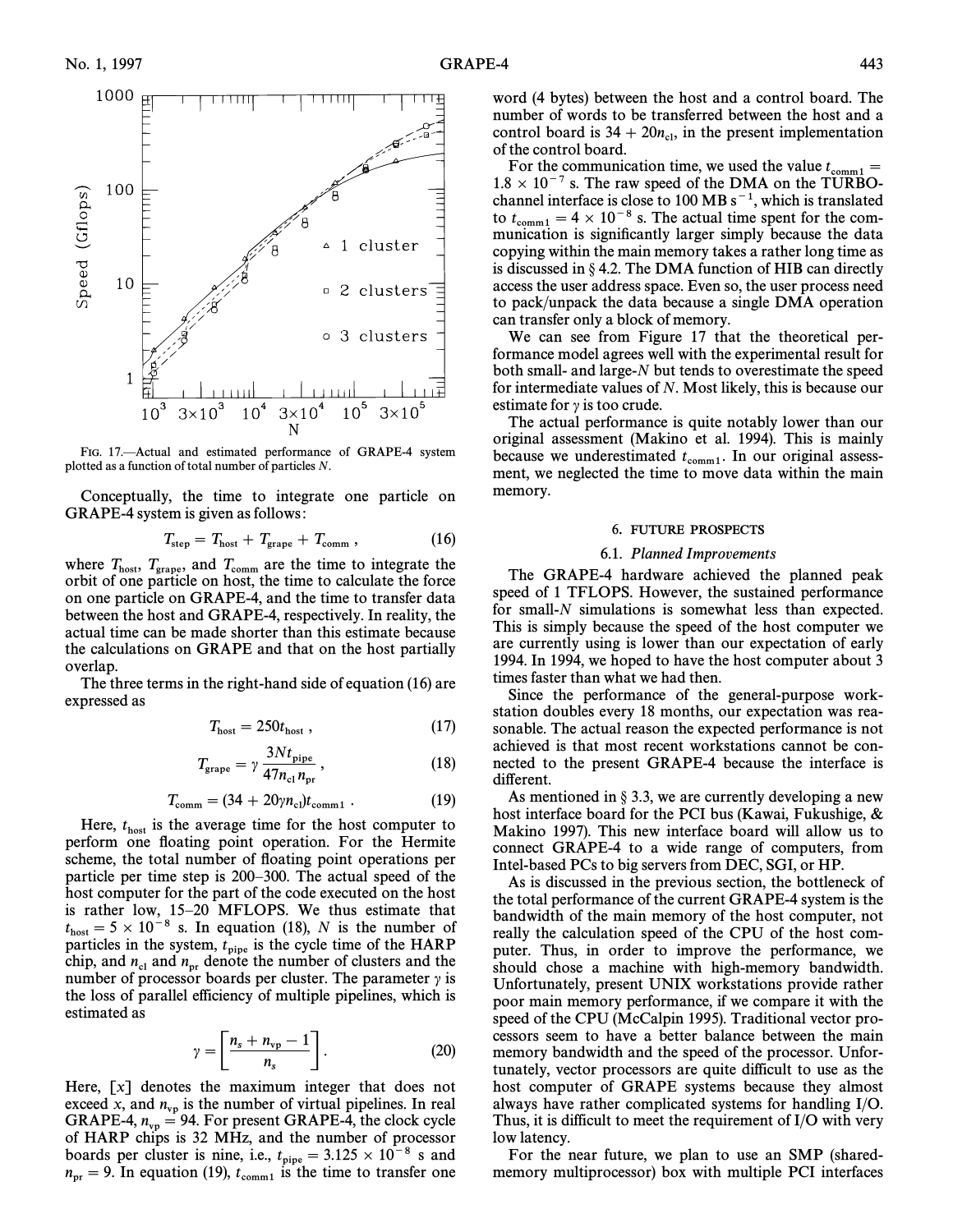as the host. This should give us at least a factor of 4 improvement in the speed of I/O, which means that 50% of the peak speed will be achieved for less than  $10<sup>5</sup>$  particles. In 2 or 3 years, we will probably use a cluster of personal computers such as the Beowulf (Becker et al. 1995) or PAPERS as the host computer. An Intel-based personal computer currently offers a main memory bandwidth comparable to that of high-end RISC workstations for a fraction of the price. A cluster of such machines would be the natural choice, if the communication between processors is reasonably fast.

It might be rather difficult to develop a parallelized simulation program. In practice, we can achieve good throughput even if a single simulation program is not well parallelized, because we can simply use multiple hosts (or multiple CPUs on a single host) to run separate programs.

# 6.2. Advantage of GRAPE Architecture

The GRAPE-4 hardware achieved the speed of 1 TFLOPS for a total cost less than \$2,000,000. Compared to the speed of general-purpose computers of a similar price, this is faster by at least 1 order of magnitude. The actual difference is even larger, since GRAPE-4 can actually achieve a sizable fraction of the theoretical peak performance for real applications. On the other hand, the actual performance of many general-purpose computers on real applications is much lower than the theoretical peak.

The essential reason that GRAPE-4 has a priceperformance ratio so much better than that of generalpurpose computers is that the general-purpose computers do not make full use of the available resources. GRAPE-4 integrates about 35,000 floating point arithmetic units. On the other hand, the largest number of Ñoating point units ever integrated on a single general-purpose machine is around 4000. With GRAPE-4, it was relatively easy to integrate a number of arithmetic units for the following reasons. First, because of the pipelined architecture, a number of floating point units can be integrated into a single chip with a relatively small number of I/O pins. Second, because of the nature of the problem, a number of these pipelines can be connected to a single memory unit. Third, since the problem is computation intensive, the amount of memory required for the machine is quite small.

These three characteristics allow us to use almost all transistors available on a VLSI chip for floating point units. In both the GRAPE and HARP chips, practically all the transistors are used for arithmetic units. The HARP chip integrates about 20 arithmetic units on the chip with  $4 \times 10^5$ transistors. A 64 bit floating point multiplier needs about  $10<sup>5</sup>$  transistors. The HARP chip could integrate 20 arithmetic units because we adopted a 32 bit (and in some parts a 29 bit) format for multipliers. This choice does not affect the accuracy of the final result.

A very small fraction of the transistors is used for the arithmetic units in present microprocessors. A typical microprocessor of 1996 integrates  $5-10$  million transistors, which is more than a factor of 10 larger than that of the HARP chip. Even so, most of these chips have just one multiplier and one adder. Some chips have two adders and two multipliers. No chip has more than four arithmetic units. Thus, the arithmetic units consume less than 10% of the total silicon available on the chip. This is because none of the three characteristics of GRAPE architecture is shared by general-purpose microprocessors. In a programmable computer, if we have multiple floating point units, the bandwidth of the memory must be increased accordingly. This is true for both the multiple units within a chip and multiple processor chips. Thus, a large fraction of the total cost of a general-purpose parallel computer is spent for the interconnection between the memory and processors.

The silicon VLSI technology is expected to advance continuously for at least next 15 years. This advancement implies that the available number of transistors would quadruple every 3 years, and the clock speed would double in the same period (the latter might be a bit too optimistic, though).

GRAPE architecture can take full advantage of the increase in the number of transistors and the reduction in the clock cycle. This means that we can improve the performance of GRAPE by a factor of 8 every 3 years or by a factor of 1000 in a decade. On the other hand, the performance of general-purpose computers has been improved at a rate of a factor of 100 per decade, and this rate is expected to remain constant (Sterling, Messina,  $\&$  Smith 1995) because of diminishing efficiency. Thus, GRAPE will be more cost-effective in the future.

Recently, the idea of using field-programmable gate arrays (FPGAs) as custom computing engines has become popular (see, e.g., Buell, Arnold,  $\&$  Kleinfelder 1996). A FPGA chip consists of logic elements and interconnections that can be programmed electrically. The FPGA has the important advantage over custom LSI chips that the development cost of the hardware is small. The development cost of a custom VLSI chip is somewhere between \$40,000 and \$400,000, depending on various factors such as company, technology, size of the chip, and so on. For example, we paid \$250,000 for the design and samples of HARP chips. Using public domain design software and the service offered by MOSIS, one could develop a similar chip for a total cost of about \$50,000. On the other hand, the investment necessary to acquire the programming tools for a FPGA is less than \$10,000, and one can develop a number of different chips with this tool.

For small experimental projects, FPGAs are handy and quite useful because the initial investment is small. In addition, the flexibility offered by FPGAs might be useful.

If the total budget is large enough to allow the design and development of a custom chip, it is almost always more cost-effective than the implementation using FPGA. There is a big difference between the amount of the circuit that can be integrated in an FPGA and that can be integrated in a custom LSI. As of 1996 summer, it is not impossible to integrate about  $5 \times 10^6$  gates on a single custom chip; on the other hand, the number of gates on the most advanced FPGAs is around  $5 \times 10^4$ . Thus, there is a difference of about 2 orders of magnitude. In addition, the clock speed of a custom chip would be significantly faster than that of an FPGA chip. Therefore, a single custom chip can provide a performance level several hundred times greater than that of an FPGA.

#### 6.3. Next-Generation Hardware

To illustrate the relative advantage of GRAPE systems, let us outline what a next-generation machine would look like. In the following, we assume using the technology that will be available in 1998–1999, which will be 0.25  $\mu$ m technology. With this level of technology, one can pack  $2 \times 10^7$ transistors, or about 5 M gates, into a single chip. The clock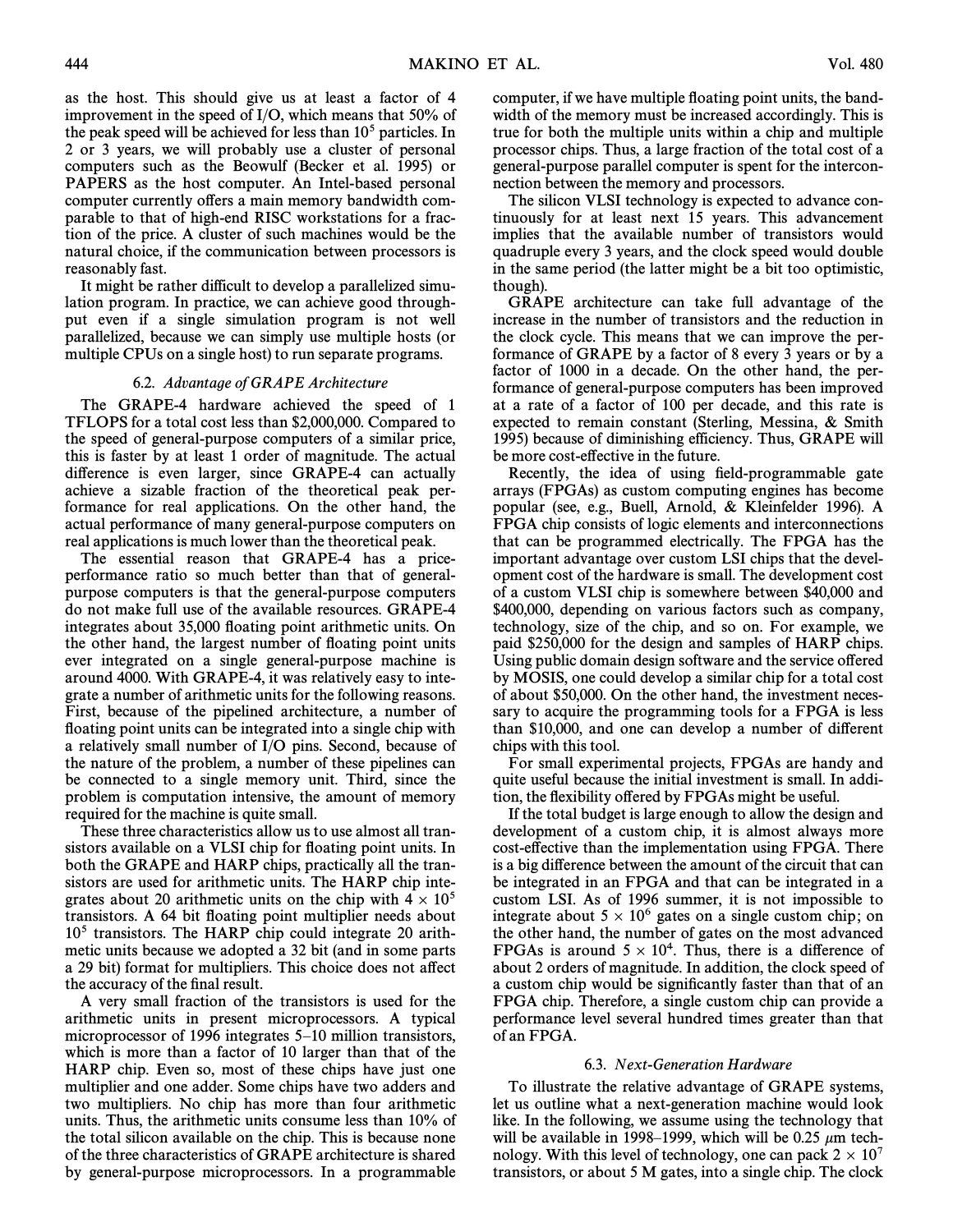speed of 150 MHz will not be very difficult. Thus, the number of transistors is 50 times larger than that of a HARP chip, and the clock frequency is 5 time larger. A single chip should provide about 150 GFLOPS.

If we construct a machine with 1400 chips, it will have a peak speed of 200 TFLOPS. The total cost and the overall architecture will not be much different from that of current GRAPE-4, since the total number of pipeline chips is similar. Such a machine can be completed by year 2000 for a total cost of about \$2,000,000. For a total cost of \$10,000, 000 the speed of the machine can be increased to 1 PFLOPS.

A machine with a speed in the range of 100 TFLOPS to 1 PFLOPS will allow us to study, for example, the evolution of globular clusters with up to  $10^6$  particles and the dynamics of galactic cores containing more than  $10<sup>7</sup>$  particles. The former would allow us to study various aspects of the evolution of real globular clusters. The latter would make it possible to follow the evolution of, for example, the central black holes with necessary accuracy.

In practice, the most important outcome of the nextgeneration project is not a few gigantic calculations but rather the possibility of producing a number of copies of a multi-TFLOPS system. A single next-generation chip will deliver 150 GFLOPS. Thus, it will be relatively easy to construct a board with  $5-15$  chips, which will have a peak speed of  $1-2$  TFLOPS. Such a board will cost \$10,000–\$20, 000 and can be hooked to a workstations to instantly change it to a supercomputer.

# 6.4. Other Applications

The present GRAPE-4 is specialized for gravitational  $N$ -body simulations with  $1/r$  potential. However, the basic idea of the GRAPE system can be applied to any particlebased simulations. In fact, a few machines for molecular dynamics simulations had been developed before we started GRAPE project (Bakker & Bruin 1988; Fine, Dimmler,  $\&$ Levinthal 1991). In these machines, the force law was programmable using a lookup table and polynomial interpolation.

We also have developed GRAPE-2A (Ito et al. 1993) and MD-GRAPE (Taiji et al. 1994). Using the programmable force table, they can run  $P<sup>3</sup>M$  and the Ewald method, which are used for cosmological simulations with periodic boundary conditions (Fukushige et al. 1996).

Another promising application is SPH. In fact, currently, a large number of GRAPE-3A hardware systems are used for SPH simulations (Umemura et al. 1993; Steinmetz 1996). In SPH simulations, the GRAPE-3A hardware is used to calculate the gravitational interactions and construct the list of neighbor particles. The host computer uses this list to evaluate the SPH interactions. The number of neighbors for which the SPH interaction is calculated is typically  $30-50$ . Therefore, the cost of the SPH interaction is essentially  $O(N)$ . Even so, the calculation cost is relatively large, in particular when GRAPE is used.

Since the calculation of the SPH interaction is rather similar to that performed in GRAPE, there have been a few attempts to build a hard-wired pipeline for SPH calculations using a design similar to that of GRAPE. No hardware has been completed yet, but one system is supposed to be completed soon (Yokono 1996).

There are several technical problems with a hardware specialized for SPH. The actual gain that could achieved is largely unknown, since there is no detailed analysis of the behavior of the calculation cost of SPH simulations yet. If one particle actually interacts with only  $30-50$  neighbors, the gain one can achieve with an SPH hardware would be rather limited.

In practice, however, there are two different factors that seem to suggest that the gain is larger. First, most of the present SPH implementations for cosmological simulations pose a lower limit to the kernel size h. This is necessary to keep the minimum time step from becoming too small. However, if such a limit is used, the calculation cost of SPH interaction is likely to be dominated by the particles with this minimum  $h$ , since they have the largest local densities (and therefore largest number of neighbors) and smallest time steps. Therefore, it is quite likely that the calculation cost of SPH interaction is no longer  $O(N)$ .

Second, with the present implementation of the individual (hierarchical) time step, most existing calculation codes perform  $O(N)$  calculation (prediction of physical quantities of all the particles) at each system step, no matter how small the number of particles to be updated at that system step. In this case, if the prediction is performed on the specialized hardware, the gain in the speed can be very large. It should be noted, however, that it is in theory possible to avoid this prediction altogether (Makino  $&$  Funato 1993).

To summarize, the gain that can be achieved by SPH hardware seems to be larger than the naive estimate, and it needs to be studied more carefully. This is an ideal project for an experimental hardware using FPGA.

We thank Sverre Aarseth, who made the NBODY1 program available, and Toshiyuki Fukushige for help in developing part of the GRAPE-4 hardware and comments on the manuscript. We thank F. Summers, C. Frenk, and D. C. Heggie for discussions on SPH. This work was supported by Grant-in-Aid for Specially Promoted Research (04102002) of the Ministry of Education, Science, Sports and Culture, Japan.

- ÈÈÈ. 1985, in Multiple Time Scales, ed. J. U. Brackhill & B. I. Cohen (New York: Academic), 377
- 1996, in IAU Symp. 174, Dynamical Evolution of Star Clusters, ed. P. Hut & J. Makino (Dordrecht: Kluwer), 161
- Bakker, A. F., & Bruin, C. 1988, in Special Purpose Computers, ed. B. J. Alder (San Diego: Academic), 183
- Barnes, J. E. 1986, in The Use of Supercomputers in Stellar Dynamics, ed. S. McMillan & P. Hut (New York: Springer), 175
- ———. 1990, J. Comp. Phys., 87, 161<br>Barnes, J. E., & Hut, P. 1986, Nature, 324, 446
- 
- Brieu, P. P., Summers, F. J., & Ostriker, J. P. 1995, ApJ, 453, 566
- Buell, D. A., Arnold, J. M., & Kleinfelder, W. J. 1996, Splash 2: FPGAs in a Custom Computing Machine (Los Alamitos: IEEE Computer Society Press)
- REFERENCES
	- Chikada, Y., et al. 1987, Proc. IEEE, 75, 1203
	- Couchman, H. M. P., Thomas, P. A., & Pearce, F. R. 1995, ApJ, 452, 797<br>Fine, R., Dimmler, G., & Levinthal, C. 1991, in Proteins: Structure, Func-
	-
	- tion, and Genetics, 11, 242 Fukushige, T., Ito, T., Makino, J., Ebisuzaki, T., Sugimoto, D., & Umemura, M. 1991, PASJ, 43, 841
	- Fukushige, T., & Makino, J. 1997, ApJ, in press<br>Fukushige, T., Taiji, M., Makino, J., Ebisuzaki, T., & Sugimoto, D. 1996,
	- ApJ, 468, 51
	- Heggie, D. C., & Mathieu, R. D. 1986, in The Use of Supercomputers in Stellar Dynamics, ed. S. McMillan & P. Hut (New York: Springer), 233
	- Hernquist, L. 1990, J. Comp. Phys., 87, 137
	- Hut, P., Makino, J., & McMillan, S. L. W. 1988, Nature 336, 31<br>Hut, P., et al. 1992, PASP, 104, 681
	-
	- Ito, T., Ebisuzaki, T., Makino, J., & Sugimoto, D. 1991, PASJ, 43, 547

Aarseth, S. J. 1963, MNRAS, 126, 223